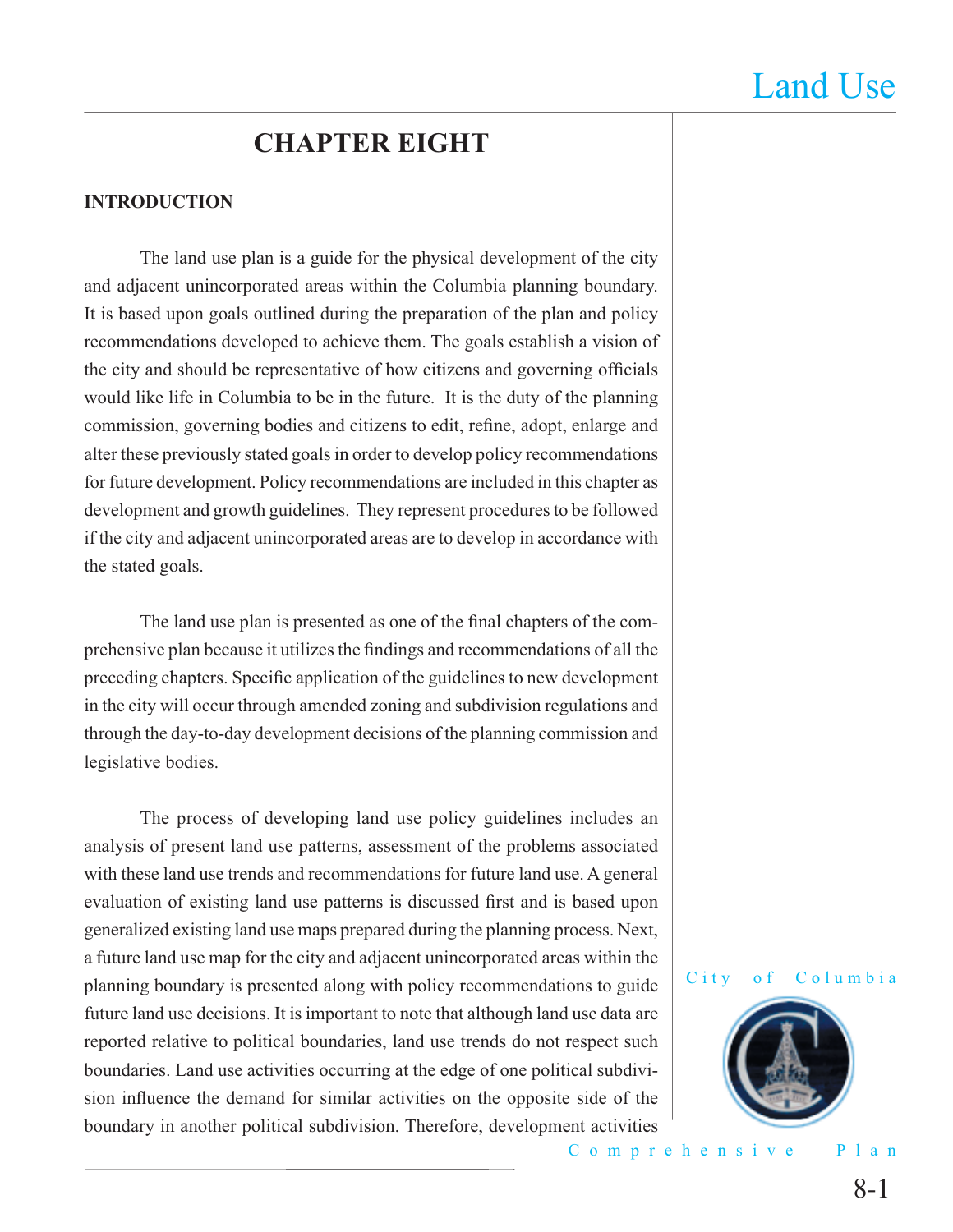occurring in Columbia portend change in the unincorporated areas of Adair County adjacent to city limits.

 Before developing a plan for future land use, it is necessary to understand existing land use patterns, trends and relationships as well as problem areas. This will be the basis from which recommendations for future land use are developed. Overall settlement patterns will be summarized, followed by a discussion of the existing land use patterns of the Columbia planning area. For both the existing and future land use discussions, general land use classifications described in the following paragraphs shall be applied.

### **LAND USE CATEGORIES**

**RESIDENTIAL LAND USES-** Existing residential land uses are grouped into four categories: rural residential, low density, medium density and high density. The rural residential land use category refers to large lot residential uses that are typically situated along existing county roadways or large lot subdivisions just beyond city limits. However, residences typically associated with agricultural operations are accounted for under agricultural and open space land uses. The low density residential land use category generally includes newer single family development on lots larger than the smaller traditional lots developed within the city. The medium density residential category typically accounts for subdivisions and single family dwellings developed on smaller lots. This category may also include small concentrations of duplex development. High density residential includes large duplex developments, multi-family units and mobile home parks.

It is important to note that the land use categories are purposefully broad. It is not the intention of this plan to automatically allow residential development to occur at the upper end of density ranges as allowed in the Columbia Zoning Ordinance. Rather, the density of development should be consistent with the planning commission's goals and objectives, residential development policies in the future land use section of this plan, and should be appropriately served with adequate infrastructure. The specific listing of uses permitted in each of the residential districts and to what densities, are determined by the Columbia Planning Commission and City Council in the adopted Zoning Ordinance.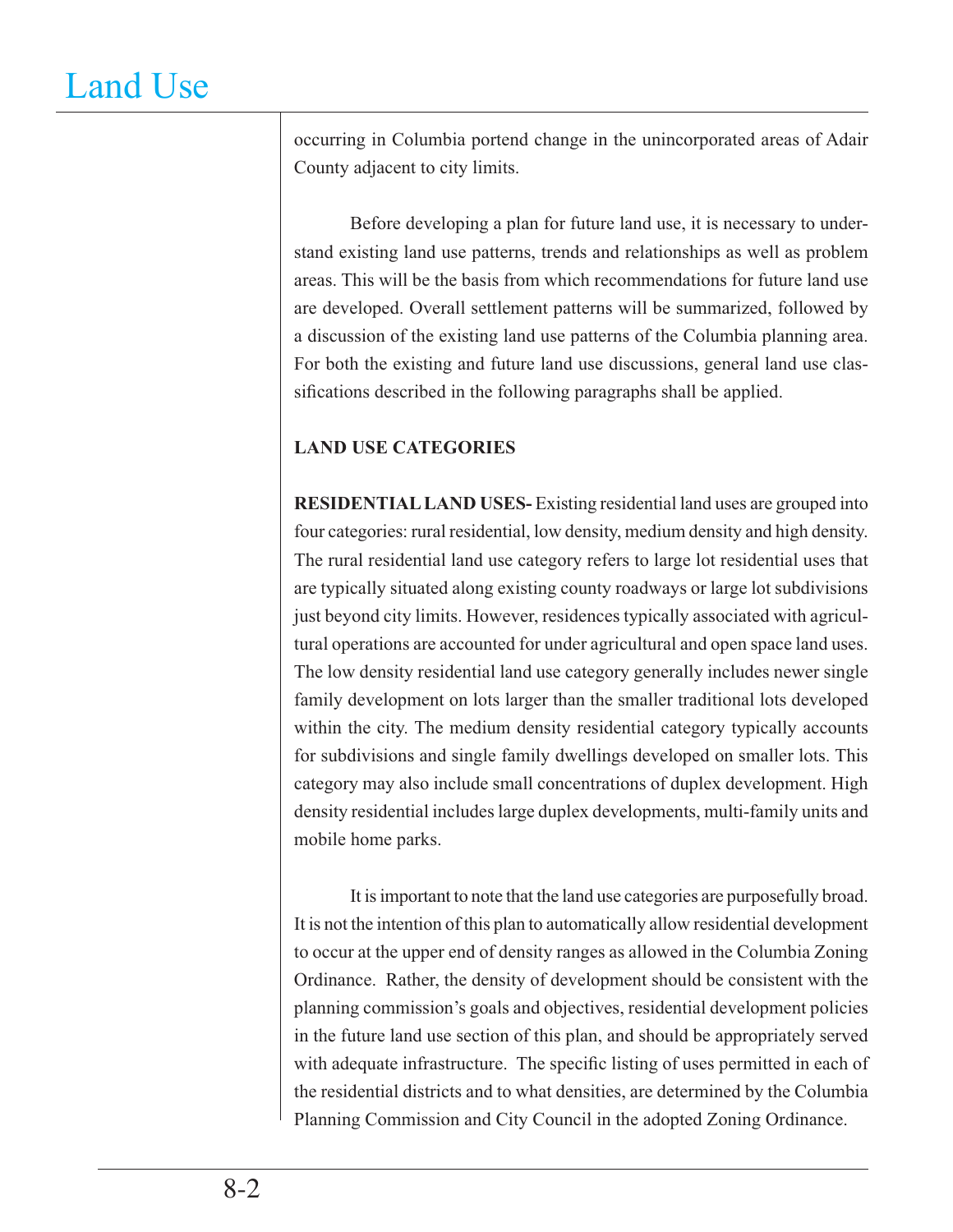**GENERAL COMMERCIAL LAND USES-** All existing commercial land uses fall into this category and are described as follows:

*Retail commercial* land use consists of those types of establishments, their attendant buildings and lot areas which are used in the retail sale of merchandise for personal, household or farm consumption and the rendering of services which are incidental to that sale.

*Office commercial* land use is comprised of those types of establishments, their attendant buildings, and lot areas which contain businesses primarily engaged in rendering financial, insurance, real estate and specialized professional services. Examples are banking establishments, real estate offices, law offices and the like.

*Service commercial* land uses generally consist of those types of establishments, their attendant buildings and lot areas which contain businesses primarily engaged in the rendering of all personal business, repair and amusement services not otherwise included in the office category and not involving the sale of specific merchandise (except incidentally). Examples are barber and beauty shops, dry cleaning establishments, appliance repair shops and commercial amusement services.

*Wholesale commercial* land use generally consists of those types of establishments, their attendant buildings and lot areas which contain businesses primarily engaged in the selling of merchandise in large quantities to retail commercial operations; to industrial or professional users; or to other wholesalers or acting agents in buying merchandise for or selling merchandise to such users.

**INDUSTRIAL LAND USES-** An industrial land use is that type of establishment, its attendant buildings and lot area which is primarily engaged in the mechanical or chemical transformation of organic or inorganic substances into new products whether the products are sold back into the manufacturing process or sold wholesale or retail. Uses primarily engaged in the warehousing **s**torage of commodities and landfilling, recycling and other primary waste handling facilities are also included in the industrial classification.



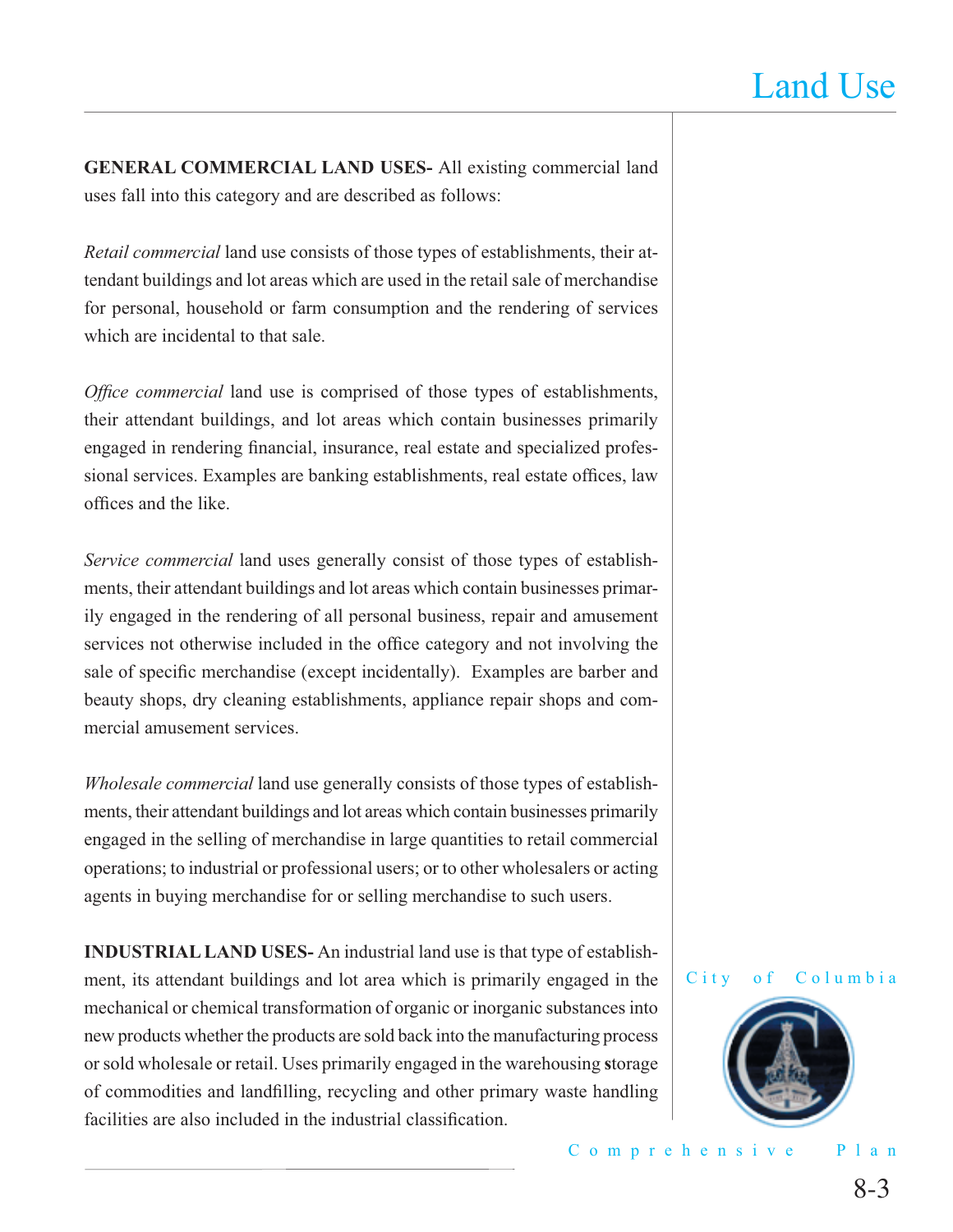**PUBLIC/INSTITUTIONAL/RECREATIONAL LAND USES-**Public and semi-public land uses are defined here to include three categories of uses:  $(1)$ all enterprises engaged in providing transportation services, communication services or utilities; (2) public buildings and lands, including government buildings, public schools, public park and recreational facilities; (3) semipublic land uses that serve the public but are not government owned, including churches, private schools, hospitals, cemeteries, charitable and social service organizations. Semi-public uses are typically scattered throughout the city and planning area.

**AGRICULTURAL AND OPEN SPACE LAND USES-** All land which is used agriculturally (including residential structures) or is undeveloped is included in this category. Within the city, there are not many areas devoted to active or inactive agricultural uses. The majority of land used for agricultural purposes is located outside of city limits or beyond the planning area boundary. For this reason, most areas in city limits under this classification are typically conservation areas or sites which are not suitable for development due to environmental constraints (i.e. areas with extreme slopes or within the floodplain). These lands are not well suited to urban-type development, though potential uses for these lands may include passive recreation or very large lot single family or estate development. Areas that are environmentally sensitive have been identified on the future land use map.

### **COLUMBIA PLANNING AREA EXISTING LAND USE**

The land use of the Columbia planning area is structured by the location of several creeks (Russell, Sulphur and Petty Fork and respective floodplains), major transportation routes (Louie B. Cumberland Parkway, KY 55, KY 61, KY 80) and topography consisting of moderately sloping areas. The majority of commercial, industrial and high density residential development is located within city limits, although strip commercial areas have extended along KY 55 (toward Campbellsville) and KY 80 (toward Russell Springs). Unincorporated areas just beyond city limits have experienced low to moderate density singlefamily residential construction and some strip commercial development. In Columbia, strip commercial areas extend along several main routes (KY 55, KY 80 and KY 61) and have created traffic congestion in these areas.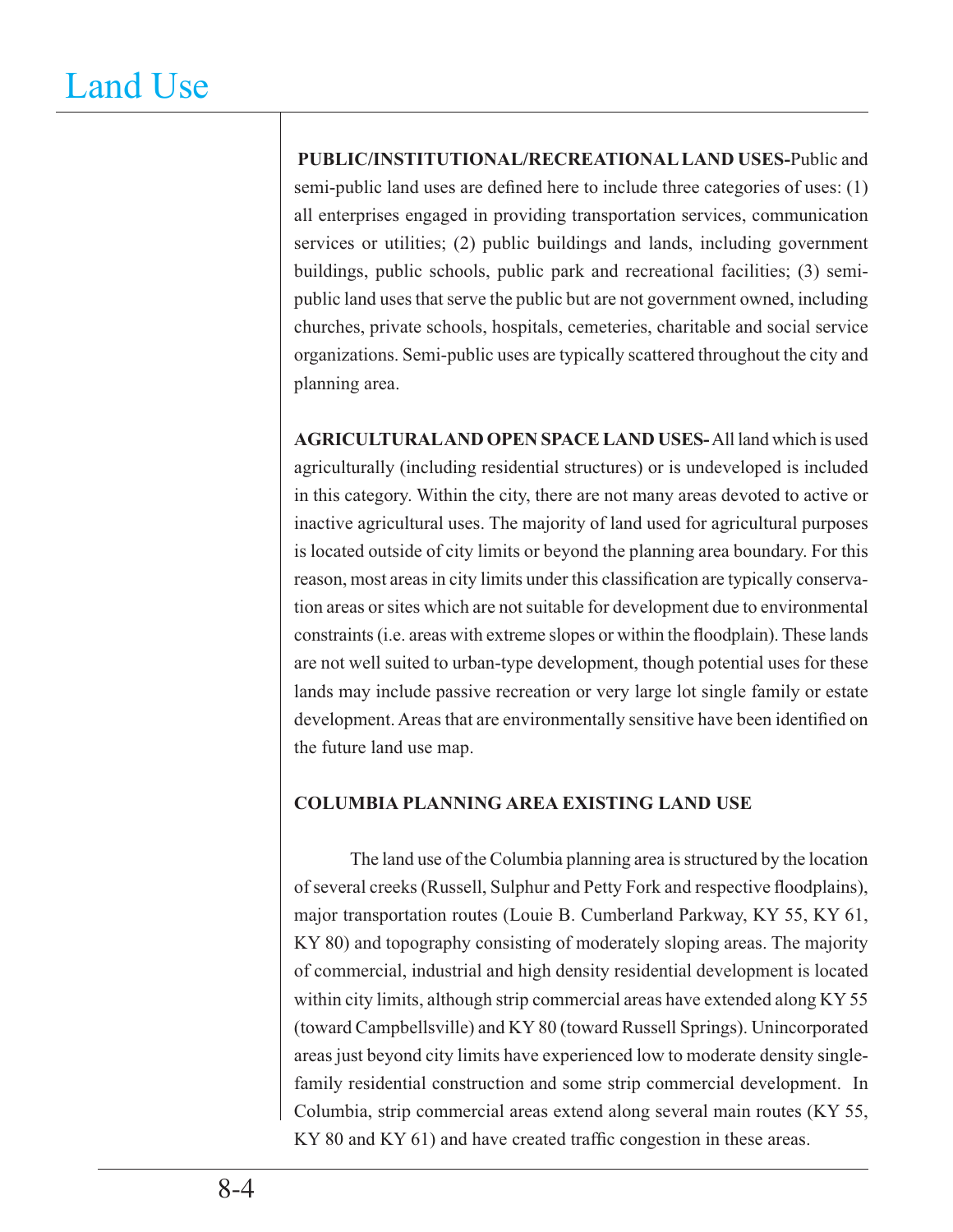Beyond the City of Columbia and its planning boundary, the county continues to remain rural residential and agricultural in nature. Some changes of agricultural land have occurred with the development of low density residential areas adjacent to city limits. This type of limited residential development has occurred along county roads.

 The following paragraphs detail existing development patterns within each land use category.

**AGRICULTURAL USE & OPEN SPACE-**-There are very few scattered areas of agricultural use within the city. The majority of agricultural parcels are located beyond city limits. Some of the agricultural parcels within city limits are typically remnants of residential or commercial development. Land within the planning area that is currently being used for agricultural purposes is located to the rear of the industrial park, along south KY 55, Vaughn Street, Walker Road, KY 767, along KY 55 toward Campbellsville and KY 439, just beyond the Adair County High School.

The majority of open space within city limits are those areas which remain undeveloped due to the environmental constraints of steep slopes and creek floodplains. Although moderate slopes in these areas limit development, the views and vistas created by this type of topography allow for scenic residential development and help the city to maintain its rural character.

**RESIDENTIAL LAND USES-** The first residential development within the City of Columbia occurred near the city's civic and commercial core along the earliest established streets. Residences concentrated along the existing streets were developed in this area in order to provide quick and easy access to available goods and services. As more intensive commercial development occurred within the central business district, some residences and mixed uses were converted to businesses. As city services became more widely available and transportation routes were improved, residential development expanded toward the city boundaries. Today, the majority of new subdivision development has occurred outside of city limits along KY 6178 (Conover Road), KY

City of Columbia

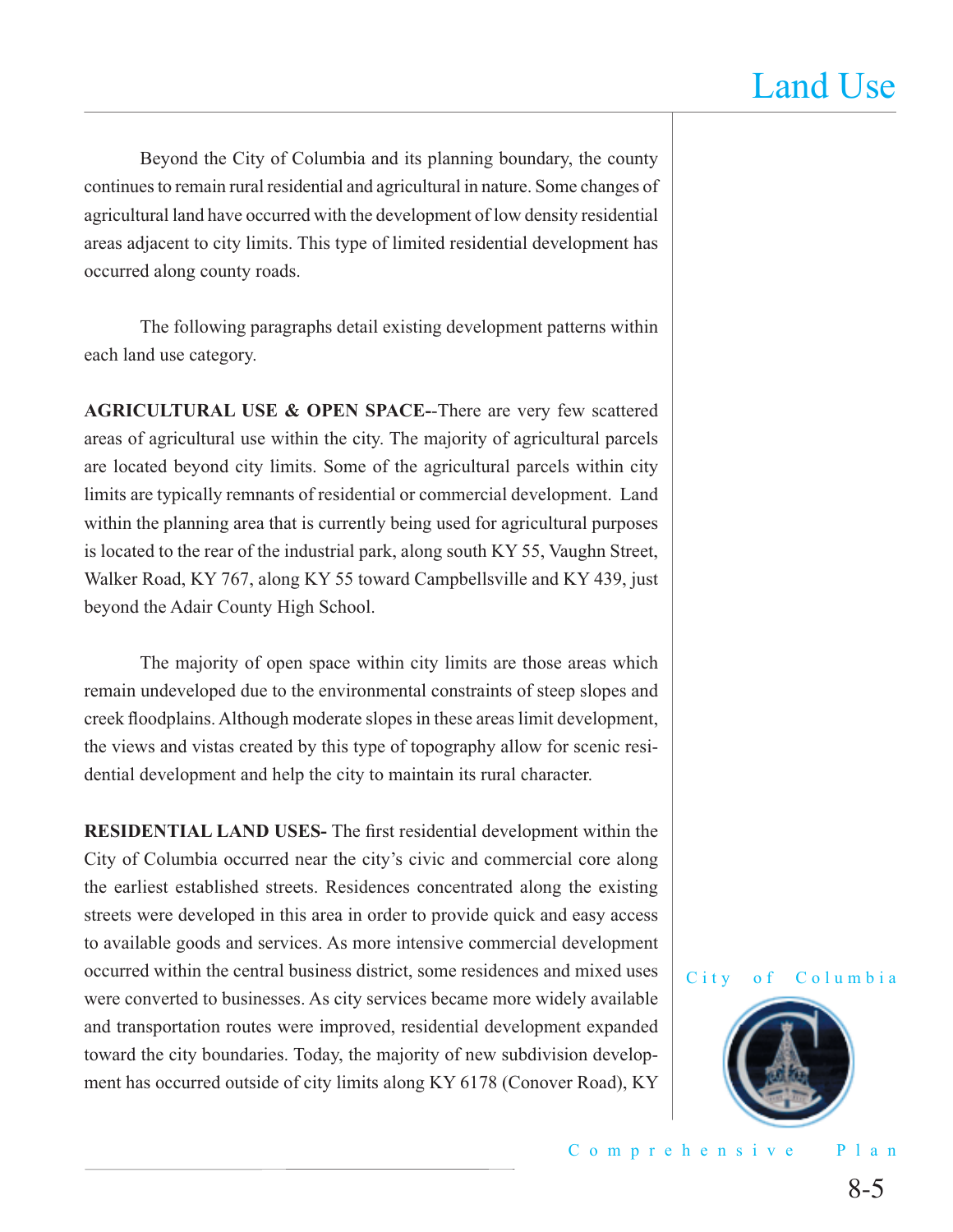61 adjacent to the Columbia-Adair County Airport, KY 767 just north of city limits and KY 3491 to the east of city limits. In addition, a limited amount of rural residential development has occurred along existing county roadways.

 High density residential development mostly consists of small concentrations of multi-family units in or around the city's central business district. The largest concentration of multi-family dwellings are located on Carrie-Bolin Drive, KY 61, Frazier Street, KY 439 and Trabue Street. Newer higher density land uses include the development of townhomes along Jamestown Street.

 The other type of high density housing located within the planning area are mobile home parks. The largest mobile home park is located behind the fairgrounds along Russell Creek. This park contains numerous dilapidated mobile homes in floodprone areas in a development with little or no amenities. In addition, to this large mobile home park, there are several small concentrations of mobile homes on Bomar Heights Road, Sexton Drive and Tutt Street. Located to the north of city limits, there is one large mobile home park situated off of KY 55. This large concentration of mobile homes is not adequately served with water or sewer and is also located near the floodplain of Russell Creek. In addition, there are only gravel roads serving the area.

**COMMERCIAL LAND USES-**Commercial development of Columbia began with its historic central business district. Today, uses located within the central business district include the county courthouse, city hall, churches, fire station, offices, small stores, specialty shops and older (some historic) single family residential structures. However, in recent years the majority of commercial development has occurred outside of the central business district along major transportation routes. The most concentrated area of commercial development is located to the south of the central business district along KY 55. This development has occurred due to its proximity to the Louie B. Nunn Cumberland Parkway, available land, convenient access and readily available parking opportunities. Commercial development in this area, and the KY 61 and KY 55 corridors is mostly strip commercial in nature. Uses along these routes include gas stations, fast food restaurants, banks, car dealerships, grocery stores and retail shops. Some residences along these strip commercial routes have been replaced or converted to commercial uses, office space or home businesses. It is important to note that development along these corridors, without the use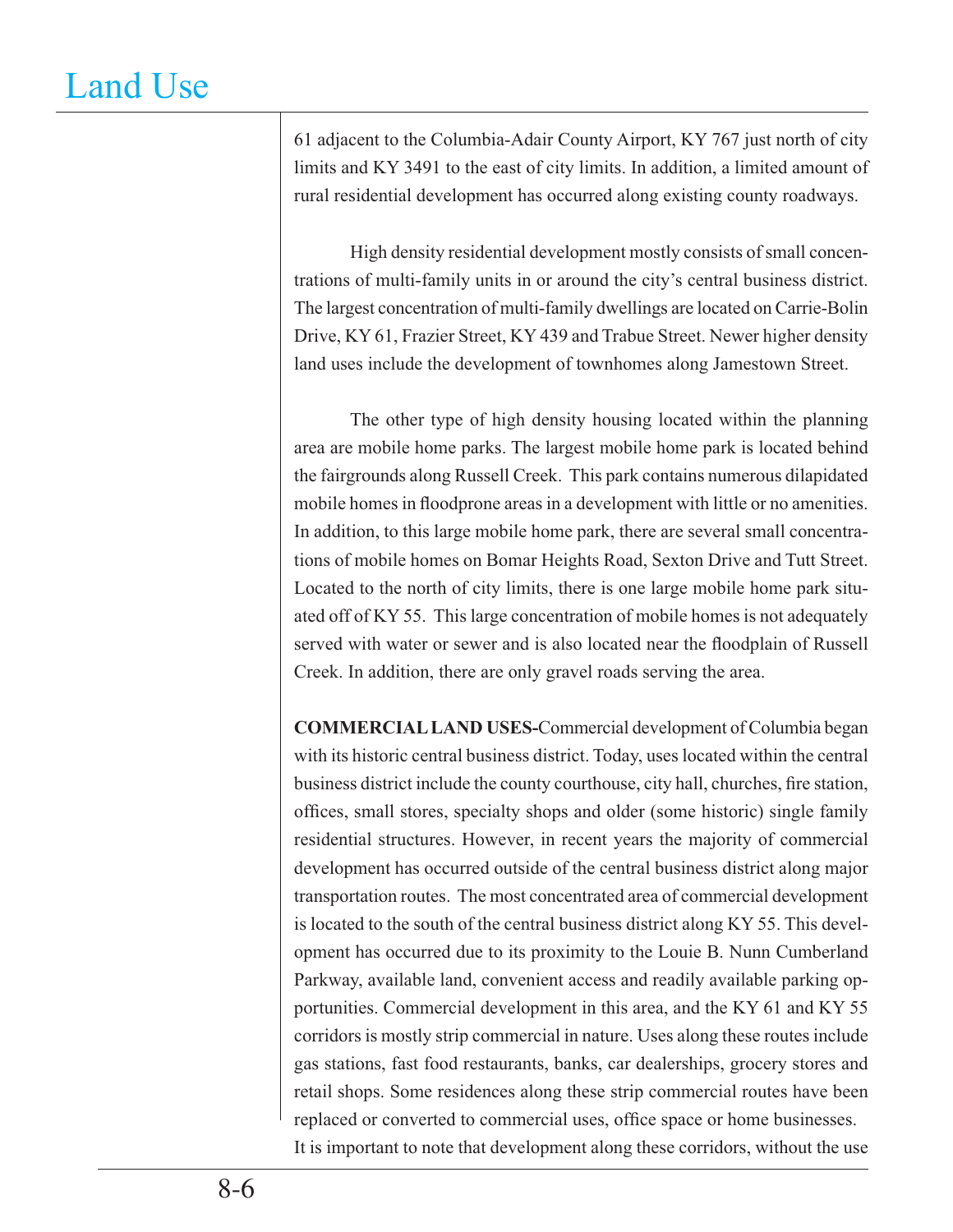of frontage roads and other access management techniques, has resulted in a highly congested area that facilitates numerous traffic accidents. In addition, the lack of landscaping and buffering contributes in making this area aesthetically unappealing.

**PUBLIC, INSTITUTIONAL, AND RECREATIONAL-** Public land uses within the city limits include but are not limited to the Adair County Courthouse, Columbia City Hall, Columbia Fire Station, schools within the Adair County School District, Lindsey Wilson College, Adair County Youth Development Center, Westlake Hospital, Summit Manor Nursing Home, water and sewer treatment plant sites and several churches scattered throughout city limits. These areas are shown in blue on the future land use map.

 Open space and recreational uses currently existing within the planning area include the Christian Life Center, Little League Fields located at the industrial park, Sportsman Club, Columbia Fairgrounds and cemeteries. These areas are shown in green on the map.

**INDUSTRIAL USE-** There are several industrial developments within the Columbia planning area. The largest and most concentrated area of heavy industrial development is located within the industrial park on Industrial Park Road. Light industrial uses scattered within the planning area include several printing firms, lumber companies, animal feed and fertilizer producers. The most significant change in this land use category since the 1992 comprehensive plan update, is the closing of Osh Kosh which employed approximately 500 people in the region.

 A smaller, more noxious industrial development consisting of an automobile recycling yard (junkyard) is located on KY 61 just beyond city limits. In addition, there several scattered industries along KY 55 toward Campbellsville and a concrete mixing industry south of city limits on KY 704. The county's transfer station is also located beyond city limits on a frontage road adjacent to the Louie B. Nunn Cumberland Parkway.

#### City of Columbia

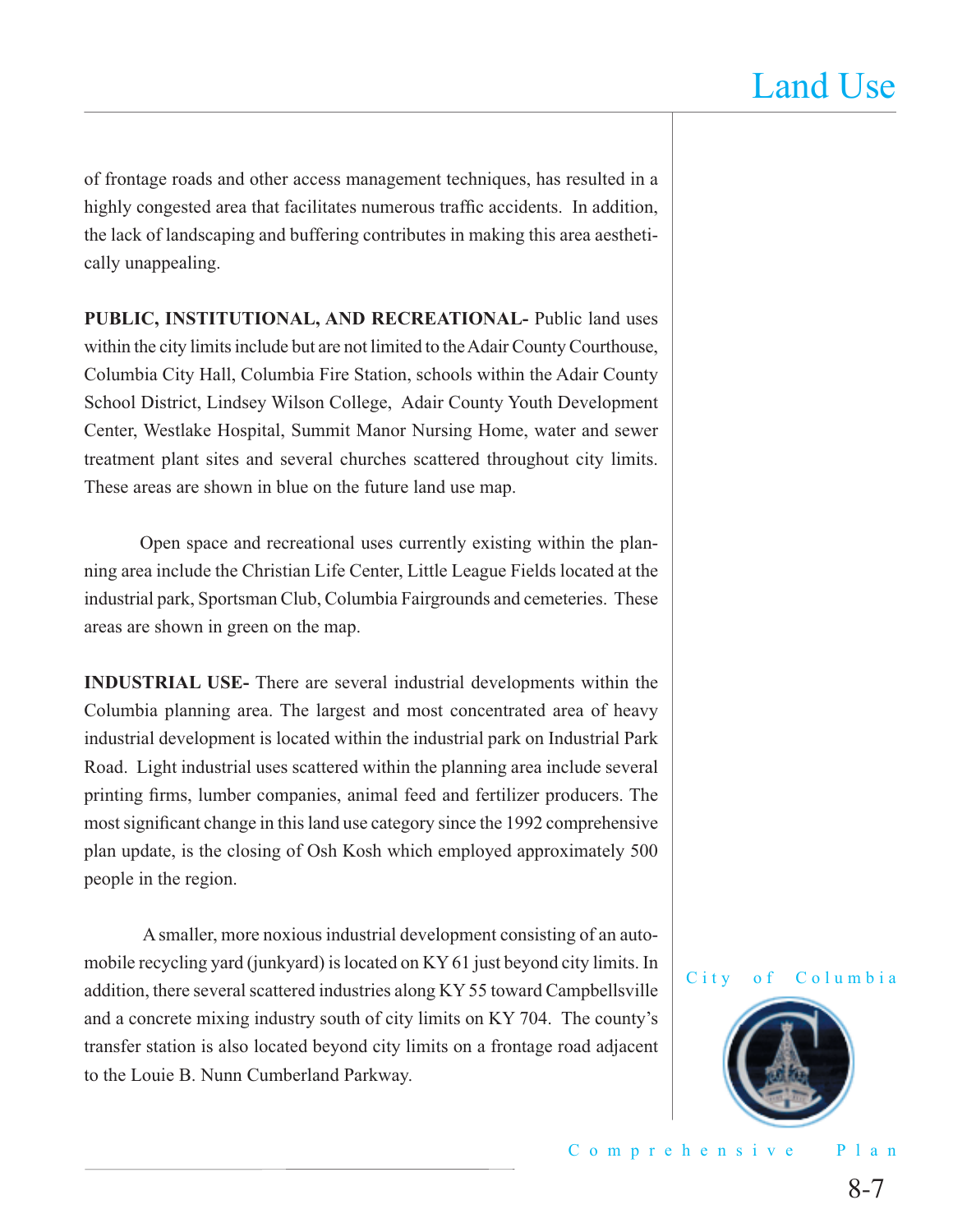# **FUTURE LAND USE INTRODUCTION**

 The Future Land Use Plan is intended as a guide for the physical development of the city. The plan includes proposals for the amount and location of land that will be needed as the city grows. Its purpose is to serve as a basis for creating an environment or pattern of development where the various uses of land compliment rather than conflict with each other.

 The future land use plan includes both the future land use map and the associated text. It is important to note that the map and text should be used together when making land use decisions. Figure 8-1 is the future land use map for the City of Columbia planning area. In some areas the map shows that little or no change from the existing land use pattern is anticipated.

In other areas, significant change is anticipated, though this change may occur at various rates or not at all in the next five to ten years due to unpredictable economic and other factors. Rezoning of various areas consistent with future land use designations may therefore become appropriate at various times throughout or beyond the five to ten year planning period as conditions warrant. Nevertheless, the maps indicate areas deemed most suited to future urban development when it occurs.

 The second major element of the future land use plan is the set of land use policy recommendations included in the text. These policies supplement the map by providing a framework for managing and directing the changes that will occur during the planning period. Application of the policy guidelines will help determine when an area is ready for the changes anticipated on the land use map. At times, application of the policy guidelines may indicate the appropriateness of changes not anticipated on the land use map, thus necessitating an amendment to the zoning map prior to granting a development request. In addition to determining the appropriate location and intensity of various land uses, the policy guidelines provide a framework for reviewing and ensuring the quality of new development. They also assist the planning commission in regulating the impacts of new development on surrounding uses, the environment, and existing public service delivery systems. These policies will be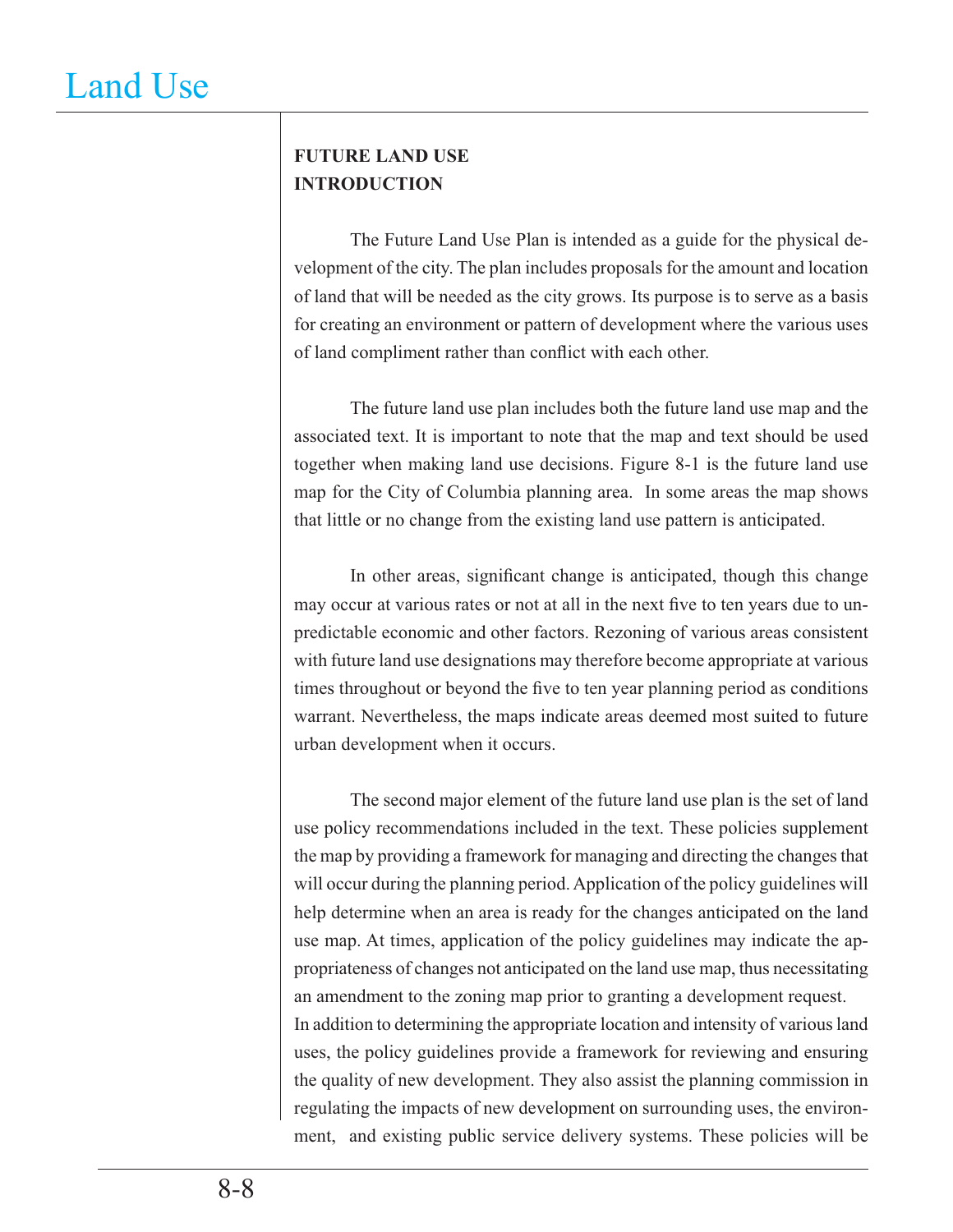implemented both through the subdivision review process and through site review of development proposals.

#### **BASIC ASSUMPTIONS**

 Basic assumptions about future social and economic conditions in the city underlie the formulation of goals, objectives and policies upon which this plan is based. These basic assumptions, some of which have been stated or implied in previous chapters are as follows:

1. Economic growth will continue in the county as a result of infrastructure improvements and existing development pressures. Current growth rates are likely to slow, as national and regional growth rates slow.

2. Population growth will continue in response to economic opportunities, location near transportation routes and cost-of-living factors. Some of this growth will result from a natural increase in population with most population shifts resulting from inmigration. In the near term, population growth may continue to outpace economic growth unless there are major changes in the economy. No major natural or economic catastrophes are anticipated during the planning period.

3. The major transportation mode in the county and city will continue to be the private automobile, with supplemental publicly funded transportation becoming more widely available. Therefore, the provision of a functional, efficient, multi-modal transportation system will become increasingly important.

4. The topography and environmentally sensitive areas of the city will continue to be a major factor in determining appropriate and economically feasible development patterns, including type and intensity throughout the city.

5. As a result of new and continuing federal and state initiatives, environmental protections will become a significant aspect of the development process. This factor, combined with economic and topographic constraints may affect the type, intensity, location, timing or cost of new development.

6. Projected national and regional demographic trends show a decline in the number of workers and children in relation to total population by the end of the next decade. At the same time, quality of life aspects of community living are becoming more important to workers and their families. Maintaining and improving quality of life factors will therefore be critical to attracting and retaining jobs and workers in the future.

7. Pressure for residential and commercial development will continue in conjunction with regional economic development, transportation, and infrastructure improvements (especially the KY-55 By-Pass and improvement of KY 61. The quality of these developments will continue to be a major issue as the community strives to maintain its unique characters and heritage

#### City of Columbia

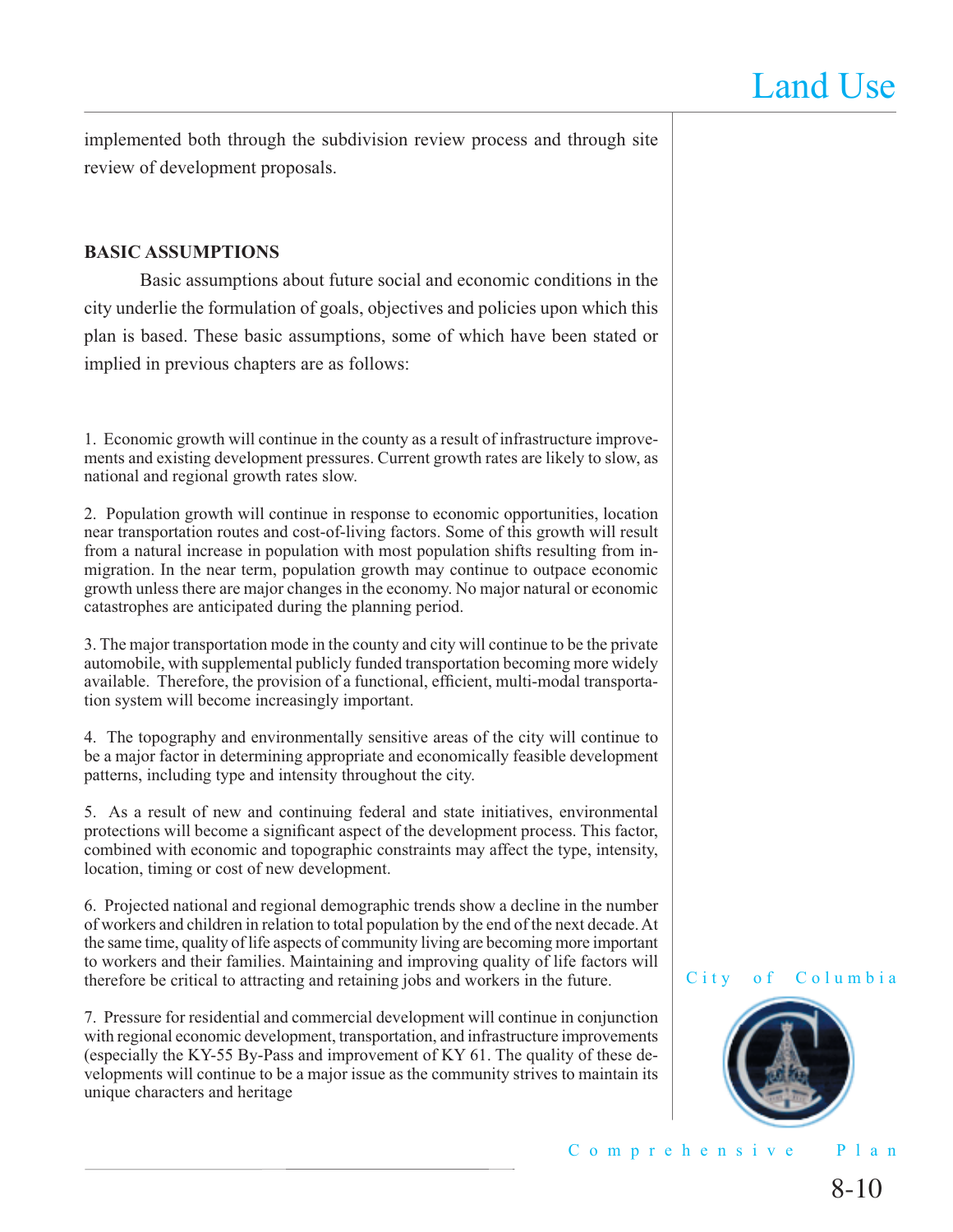### **FUTURE LAND USE IN THE COLUMBIA PLANNING AREA**

 Figure 8-1 is the Future Land Use Map for the Columbia planning area. The most significant change that is anticipated within Columbia's planning area over the next five years is the proposed construction of a by-pass. Land use around the by-pass and KY 61 is addressed in more detail in the small area plan in Chapter 10. In many cases land uses shown outside of Columbia may be shown at higher densities than normally allowed beyond city limits because it is anticipated that development of the road will be accompanied by infrastructure improvements and annexation by the city. If these areas are not annexed or are developed without infrasturture improvements, a lower density of development would be appropiate. The planning commission should determine the appropriateness of the use by using the development policies specified in this chapter and Chapter 10 of the comprehensive plan.

 Other major developments that will impact the future land use of the city will be continuing infrastructure improvements (Columbia/Adair County Regional Waste Water Treatement Plant and water system improvements) as well as strip commercial development along the major transportation corridors leading into the courthouse square (KY 55, KY 80 and KY 61). Along these corridors it is anticipated that development proposals may include existing homes to be converted to commercial uses as strip commercial areas extend from the downtown beyond city limits. This type of development should be discouraged in historic areas and where the conversion of a residential use will impact adjacent residential neighborhoods.

 Newer housing development will also continue to occur just beyond city limits along KY 206 (east), 3941 (east) and KY 61 (southwest). More intense residential development is anticipated in the western sector of the planning area as the by-pass is constructed, while less intense rural residential development is expected to continue in the eastern portions of the planning area in anticipation of future infrastructure improvements (proposed phase II of the by-pass). However, improvements to the infrastructure will occur at a slower pace in the eastern sector, thus the timing and intensity of development should be less intense than that of the western sector of the planning area. Additional multi-family development is also anticipated as the population ages and new areas for development become possible with road and infrastructure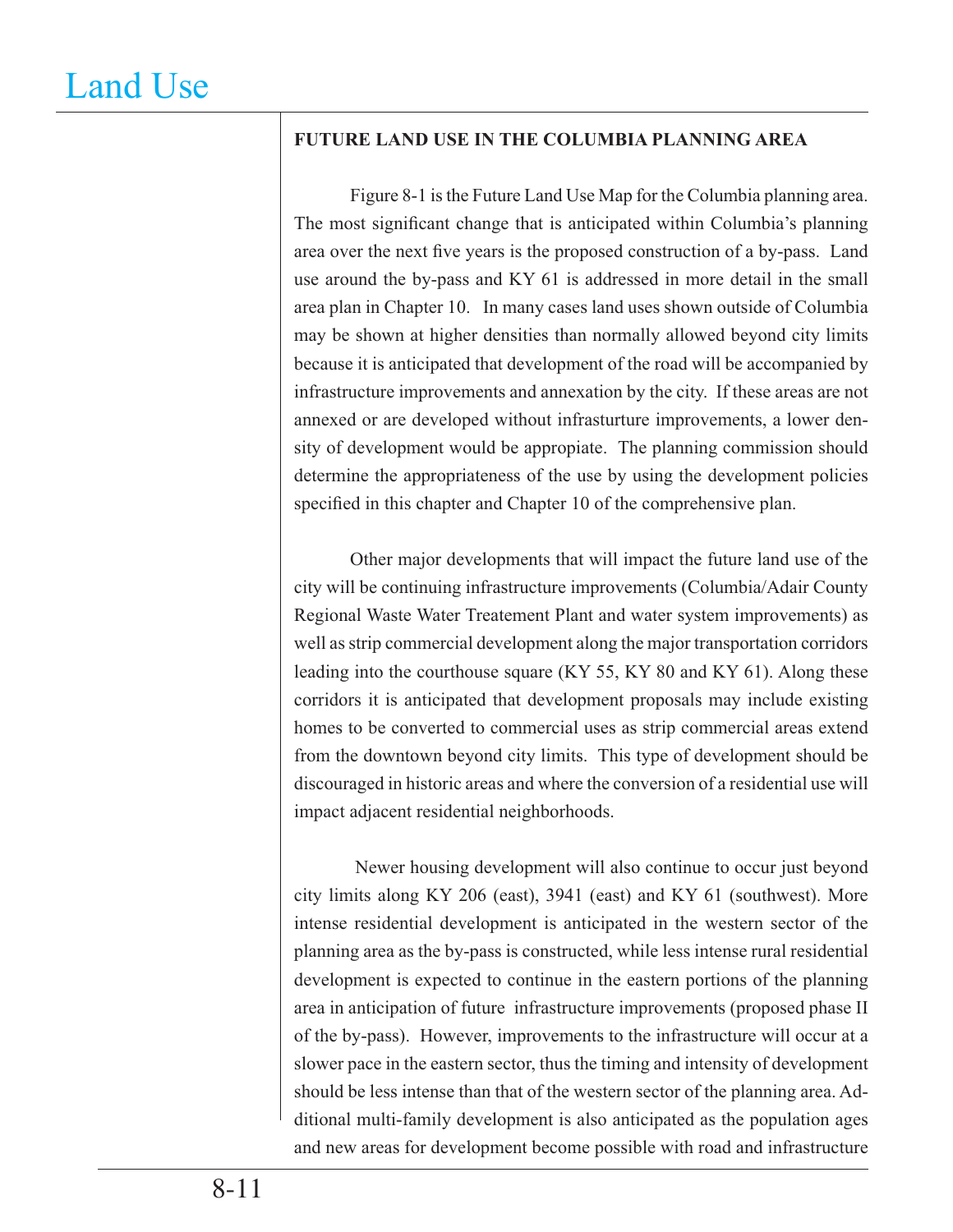improvements. These multi-family developments are expected to locate along the major transportation corridors where adequate infrastructure is available and to serve as buffers between commercial development and lower density residential uses.

 Additional industrial development is also anticipated in the existing industrial park near the Louie B. Nunn Cumberland Parkway, along KY 55 (north) and the industrial park on KY 55 as industries are actively recruited to and existing industries expand their operations.

#### **FUTURE LAND USE OBJECTIVES**

 The principle objective of the land use plan for the City of Columbia planning area is to contain urban development into areas where urban services are either presently existing or to areas where such services can easily be extended without undue cost. Urban development includes, but is not limited to industrial, commercial, high density residential and concentrated single family uses. It generally does not include agricultural uses and their related housing. This objective accomplishes two basic purposes:

1. Future development will have minimal impact upon the direct and indirect costs of providing government services and will thereby assure government of sound utility and service planning. It also assures future residents of a continued high standard of service.

2. Prime agricultural areas will be protected from multi-family residential and commercial urban sprawl.

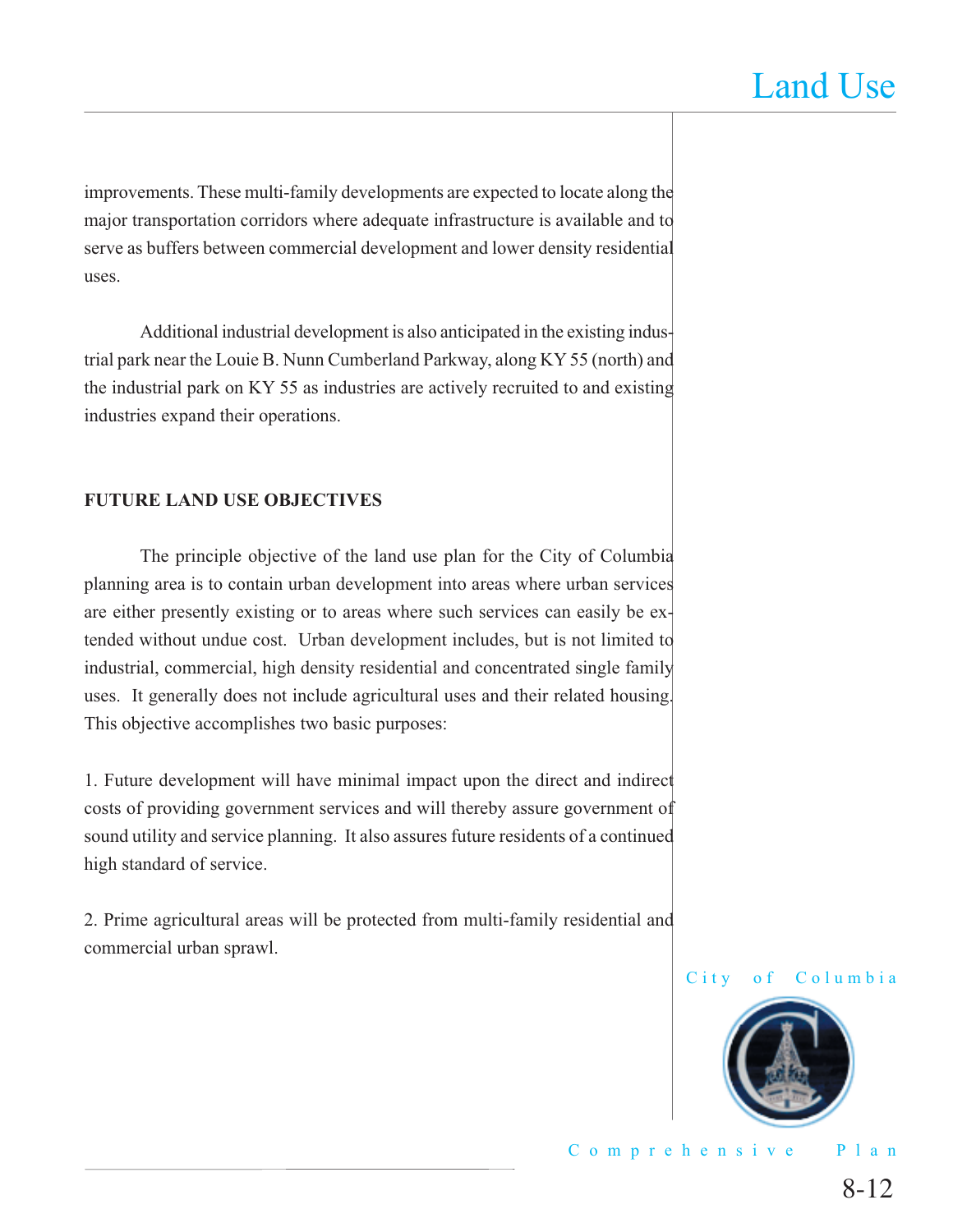# **LOCATION PRINCIPLES AND POLICIES FOR FUTURE LAND USES**

 General principles relating to the location of urban land uses provide a reference for the Planning Commission in the development of a Land Use Plan and other tools to promote orderly and systematic growth within the City of Columbia and its planning area. Principles for the major types of land uses are provided below as guidelines for the consideration of zone change requests. These policies and the land use map should be utilized together in consideration of these requests. The map should provide the planning commission with the preferred land use for a site, while the written development policies serve as guidelines by which to review the development plan to ensure conformance with the comprehensive plan and determine the appropriate district classification.

## **GENERAL PRINCIPLES FOR ALL NEW DEVELOPMENT**

1. All new development shall meet all applicable federal, state and local standards regulating the impact of development on land, air, water, historic resources or natural areas in the county.

2. Development should be contiguous to already built-up areas to minimize costs of public facilities such as water, sewer, police and fire services. Provision of these services should be contingent upon these areas being annexed into the city.

3. No lot shall be created by any subdivision of property that will result in a failure of any lot, existing structure or activity on land to conform to any applicable city regulations.

4. Where land conditions are in doubt, it shall be the responsibility of the developer to prove the feasibility of development upon the land in compliance with federal, state and local regulations and/or standards.

5. All development shall utilize and retain natural topography and vegetation in the development design and layout to the extent practicable.

6. Development of hillside areas at flat land densities and standards create problems of unstable cuts and fills due to excessive grading. In general, development of this type creates potential problems of erosion, slippage, street design, storm water drainage, sewage disposal, water supply and access for fire fighting. In order to reduce these problems, the over development of slope areas should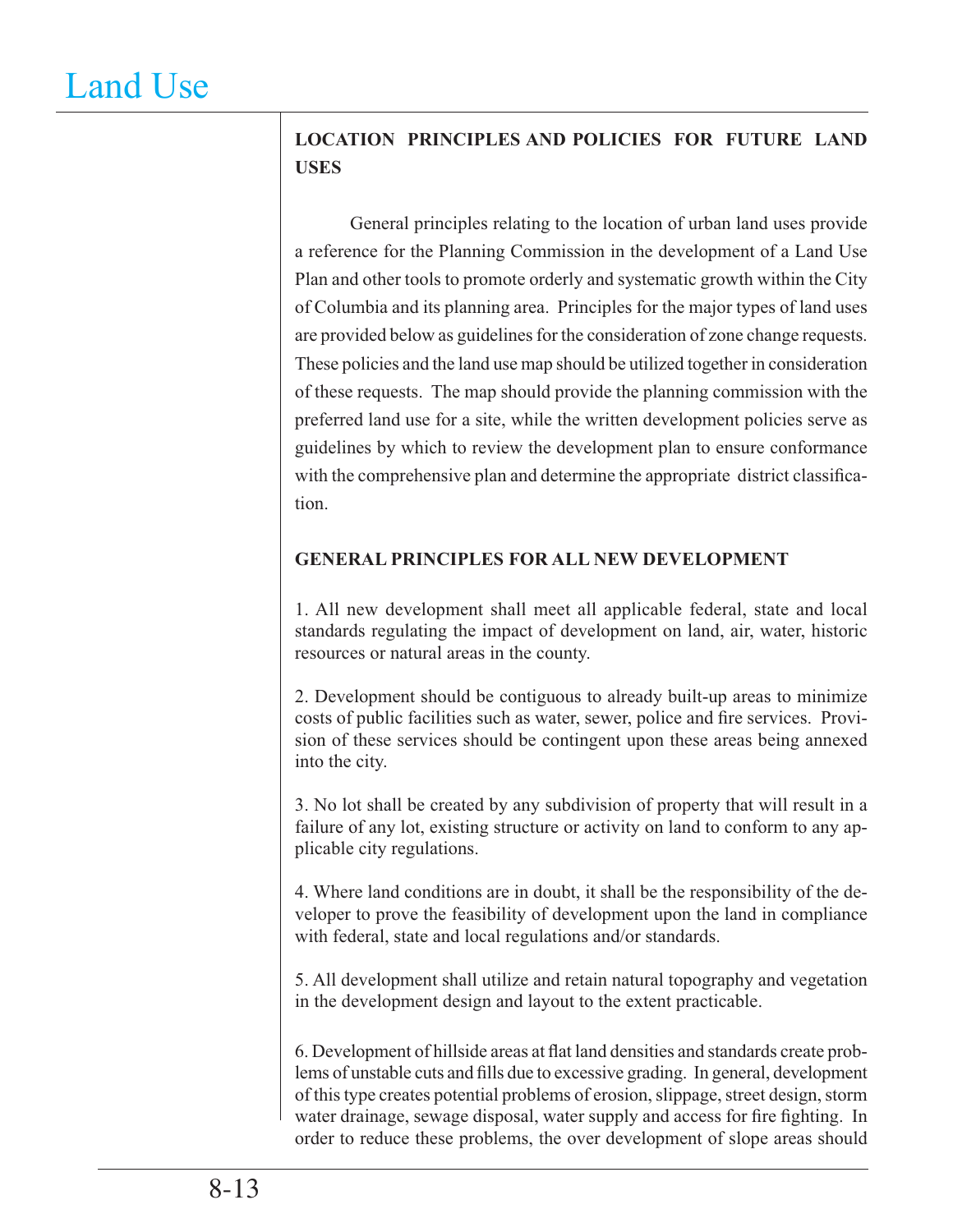be avoided unless specific evidence or a geotechnical report is issued to the contrary. In addition, no principal structure should be proposed or constructed on a hillside fill area unless such areas meet compaction standards.

7. No development should be allowed to be built in designated 100-year floodplain areas, sinkholes or other environmentally sensitive areas.

8. The protection of structures and sites that have historical value is encouraged in the development process.

9. Areas of critical environmental importance, areas of high ecological sensitivity and areas containing unique features shall be preserved in the development process.

10. Compatibility standards as specified in the following land use development policies and zoning ordinance shall be followed. These standards shall require more intensive uses, locating next to less intense uses, to provide buffering to protect the less intense use from the impacts of noise, glare, dust, vibration, odors, traffic or other vehicular use and visual appearance. Acceptable buffers may include any combination of fencing, deciduous and/or evergreen plantings, open space, earthen mounding, etc. as accepted and approved by the planning commission in the development plan process.

### **AGRICULTURAL DEVELOPMENT POLICIES**

 Although there is only a small amount of agricultural land within the city, significant agricultural operations reside within the city's planning area. Therefore, as part of the planning process, policies must be established for the conversion of agricultural land to other uses as the city continues to expand and annex.

 The following criteria should be considered when development in agricultural areas is proposed:

1. *Soils.* Soils considered to be prime farmland by the U.S. Department of Agriculture are of major importance in providing food and fiber. They have properties favorable for economic production of high yields of crops with minimal inputs of economic resources. Farming these soils results in the least damage to the environment. Deterring urban development from areas with prime soils should be encouraged to be consistent with the goals related to agriculture. Many areas exist within the Columbia planning area where prime soils are not located. Development of a residential nature in these areas will not greatly impact agricultural production.



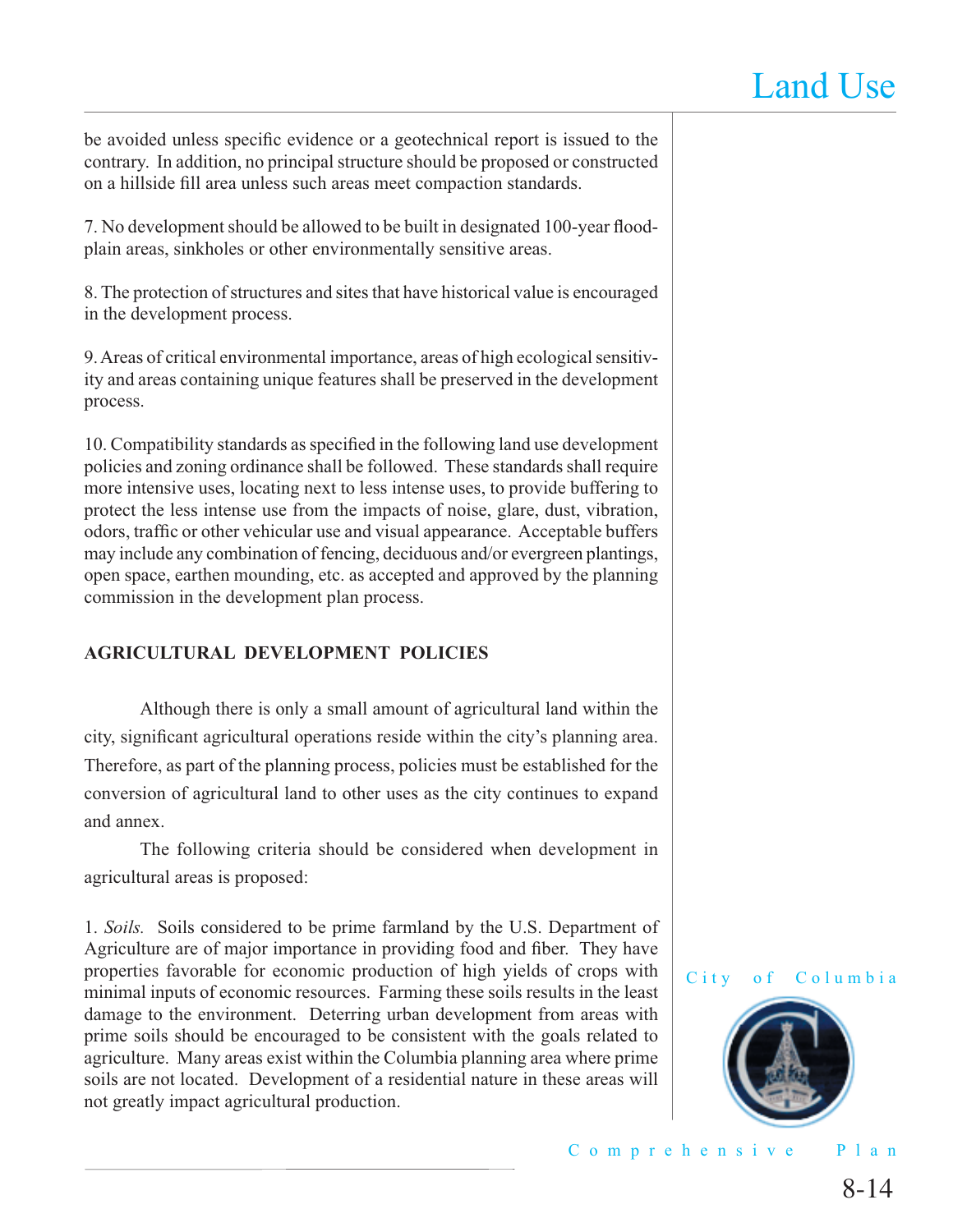2. *Previous Land Use.* A good method for determining which lands are no longer agriculturally viable is by looking at when the land was most recently farmed. Land currently being farmed or farmed within the last year may still be economically productive while land not farmed for the last five years may have lost its utility.

3. Surrounding Land Use. Reducing conflict between various land uses is a central concern. Farming requires use of heavy noisy machinery and produces dust that can be disturbing to non-farm rural residents. On the other hand, farmers may be disturbed by vandalism to crops and fences that may occur when large numbers of people live near their operations. Residential developments should be discouraged in areas where little previous residential development has occurred.

4. *Availability of Urban Services.* This indicator is concerned with the costs of providing additional public services to previously undeveloped areas. Development in areas located great distances from existing city services, police and fire protection is not only inefficient but cause the cost of providing the services to increase.

5. *Type and Width of Road.* This is another indicator of public service costs. New development on narrow, unpaved roads will eventually require road improvements. An orderly plan for road improvements is the most desirable and cost efficient method of managing public road systems. Consequently, rural residential development should be located near or along already improved roads. Although, lots for residential development should not front directly on collector or arterial roads.

## **RESIDENTIAL DEVELOPMENT POLICIES**

 The following are general principles that apply to all residential development:

1. The increase or decrease of density can function as a transition between incompatible land uses.

2. Residential development should be of a very low density, rural character in areas where urban services (especially public sewers) cannot economically be provided and are not anticipated to be provided within the planning period.

3. Permitted residential densities shall be calculated on the basis of net developable land, excluding street rights-of-way, steeped sloped areas, other public land dedication and shall be compatible with adjacent land uses.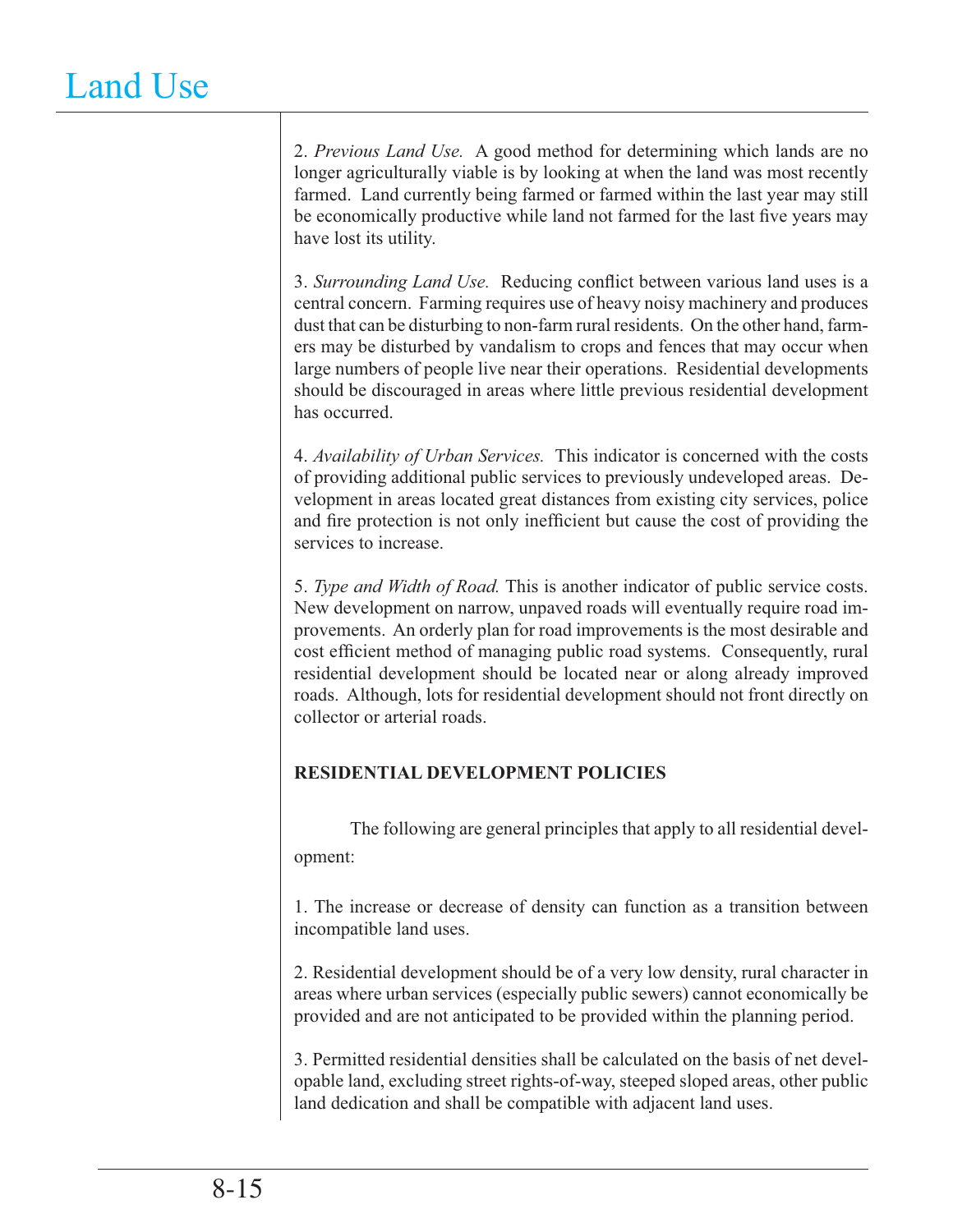4. In areas where residential development occurs along ridge tops or valleys with adjacent steep sloped areas, lot frontages should be wide enough to prevent the formation of long narrow lots with little room between houses. This piano key type of development should be avoided as it results in higher densities of housing than planned for the area.

5. Residential areas shall generally be located away from incompatible land uses such as large commercial or industrial sites, airports or other uses characterized by high traffic volumes, odor, noise, dust or dirt, inappropriately intense lighting and any other nuisance created by these types of uses.

6. Residential subdivisions at densities greater than one unit per acre must be served by central water and public sanitary sewer systems.

7. Within the range of allowable residential densities (as specified in the Columbia Zoning Ordinance) for a given residential zone, the maximum permitted density for a zone change request shall be determined by referring to the Comprehensive Plan Future Land Use Map and by using the following criteria:

#### *Soils and Slope Assessment*

- Acreage in different soil groups.
- Acreage in slopes if varying degrees
- Other physical limitations of the site (floodplain, karst topography, etc.)

### *Characteristics of road network serving the development*

- Distance from the nearest state or federal highway with available capacity to absorb projected increases in traffic due to proposed new development. Traffic analysis is suggested for higher density developments and should be provided by the developer upon request from the planning commission prior to the approval of the development proposal.

- Distance from a publicly maintained road of at least 18 feet in width with available capacity to absorb the projected increases in traffic due to the proposed development.

-Characteristics of the access road:

- a. Hard surfaced, state maintained road
- b. Hard surfaced, city/county maintained road
- c. Gravel surfaced, city/county maintained through road
- d. Gravel surfaced, city/county maintained dead-end road
- e. Public or private road not publicly maintained



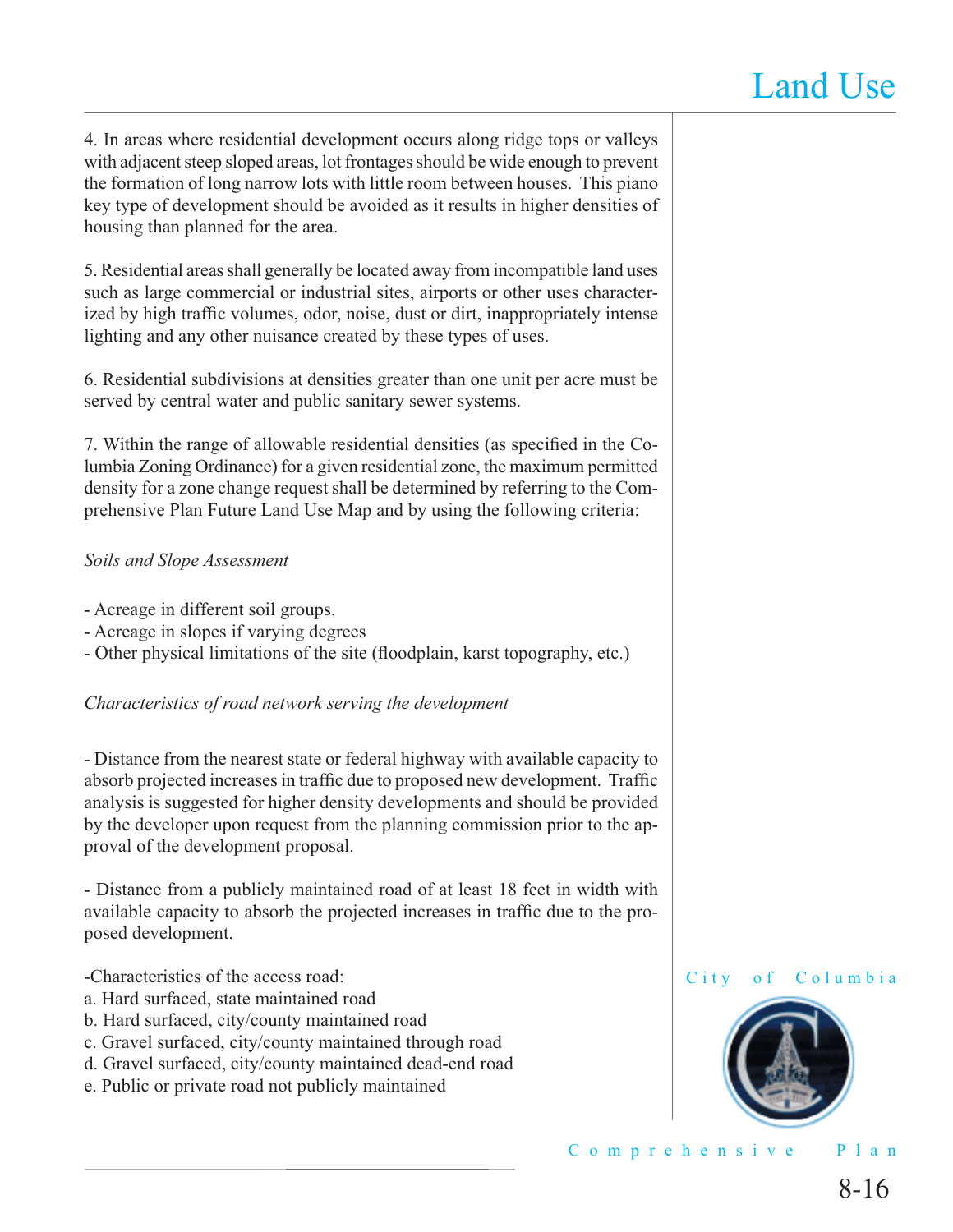#### *Community Services/Public Facilities Assessment*

- Percent of adjacent and surrounding area developed

- Distance to nearest development within an unincorporated area.

- Compatibility with adjacent or surrounding development, in terms of type, intensity and nature or existing or planned land uses.

- Access to central water supply with available capacity to serve the proposed development

- Access to central wastewater treatment facility with available capacity to serve the proposed development

- Distance to 1) a fire department and/or 2) a fire hydrant.

- Distance to a public school facility with capacity to accommodate additional students at the projected date of project completion.

- Distance to nearest neighborhood shopping center

#### *Design*

- Residential units should not be located facing directly on or have access directly to arterial or major collector roads.

- Adequate buffering and/or building setbacks shall be required where residential uses abut arterial or major collector roads or existing industrial or commercial uses.

- Each residential area or neighborhood should be served internally only by minor streets that discourage through traffic. These minor streets should channel local traffic into collector streets that serve to connect several neighborhoods with major thoroughfares.

- Residential developments should offer amenities in the form of varied topography, attractive vegetation and good views, avoiding sites that are low, poorly drained or with slopes exceeding 12 percent.

- All residential development shall be required to provide adequate off-street parking, street lighting, sidewalks (or other alternative pedestrian routes).

- Infill housing development should be compatible (in size, design, construction materials, etc.) with existing homes and neighborhoods.

## **COMMERCIAL/PROFESSIONAL OFFICE DEVELOPMENT POLICIES**

1. Commercial areas should be convenient to and separate from other use areas unless the proposed development is part of a Planned Unit Development where project design is carefully reviewed.

2. Existing commercial activities, which are presently located in areas that are not desirable for commercial development or expansion, should either be redeveloped or stabilized (not expanded).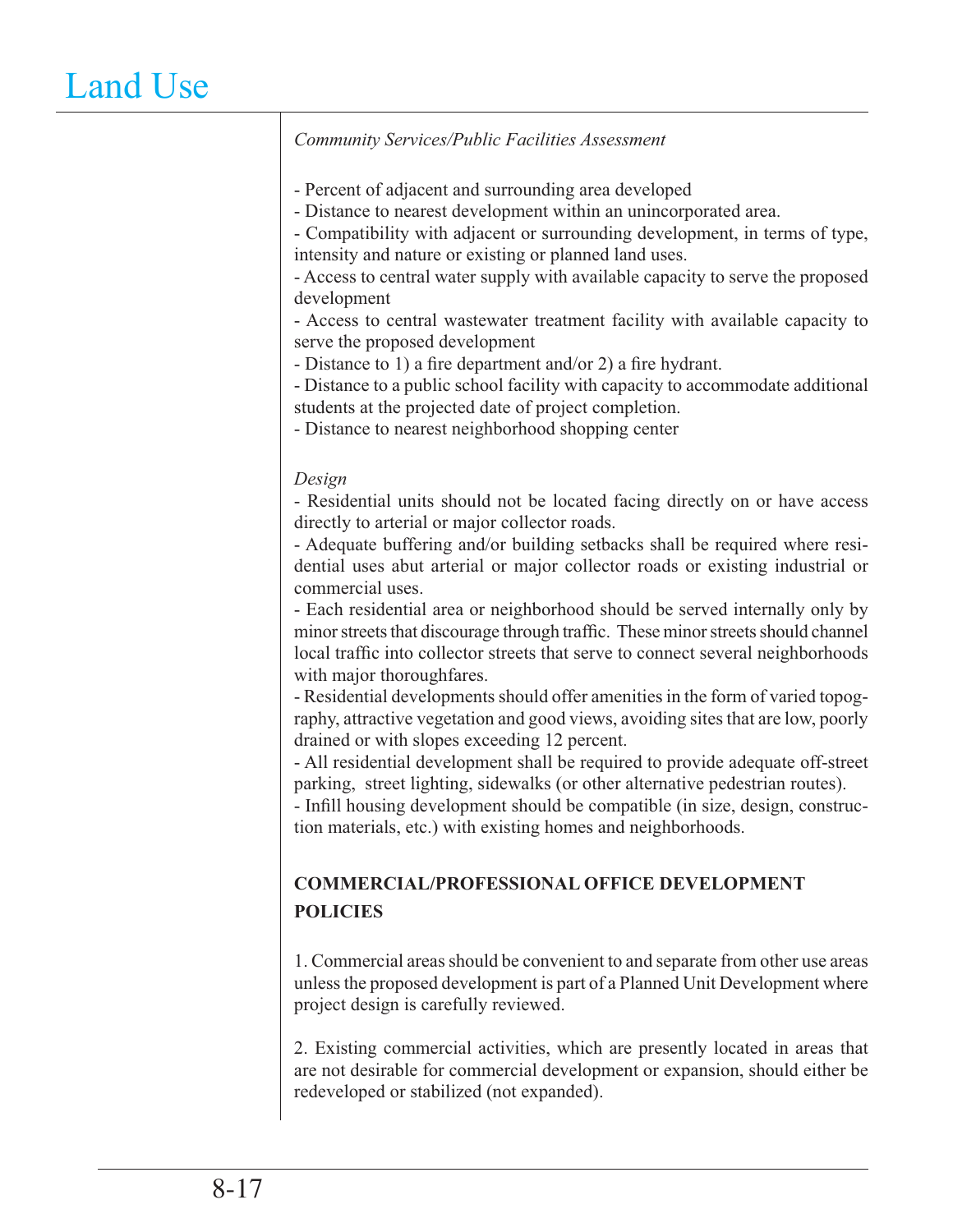3. Commercial areas should be accessible to major traffic arteries; however, new curb-cuts should be kept to a minimum by requiring commercial facilities to share frontage roads, service access areas, or parking lots.

4. Concentrated clusters of stores, as opposed to linear developments along major thoroughfares should be encouraged, as they are more convenient and tend to protect overall property values.

5. Buffering or screening shall be required when a commercial area is proposed next to existing residential areas. Trees, landscaping, benches and other site amenities should be incorporated into the design.

6. Commercial development should be designed to include sidewalks or other alternative routes for pedestrians, bicycles, and disabled people.

7. Commercial signs should not be a visual nuisance or safety hazard to vehicular traffic.

8. Commercial design shall include adequate, landscaped parking facilities with entrances and exits from major streets that minimize interference with traffic flow

9. In certain cases, some limited mixing of commercial and residential uses may be desirable, such as second floor apartments above first floor commercial uses. Such mixing should be well planned and well regulated.

10. All commercial development proposals shall include an assessment of impacts on the environment, on existing service systems, traffic patterns and on adjacent properties.

## **NEIGHBORHOOD SHOPPING CENTER DEVELOPMENT POLICIES**

 In addition to the general commercial development policies, the following issues should be addressed in the development of neighborhood shopping centers:

1. Development of neighborhood shopping centers should be allowed when it can be proved that the need clearly exists. Typical Big-Box Design shall be discouraged.



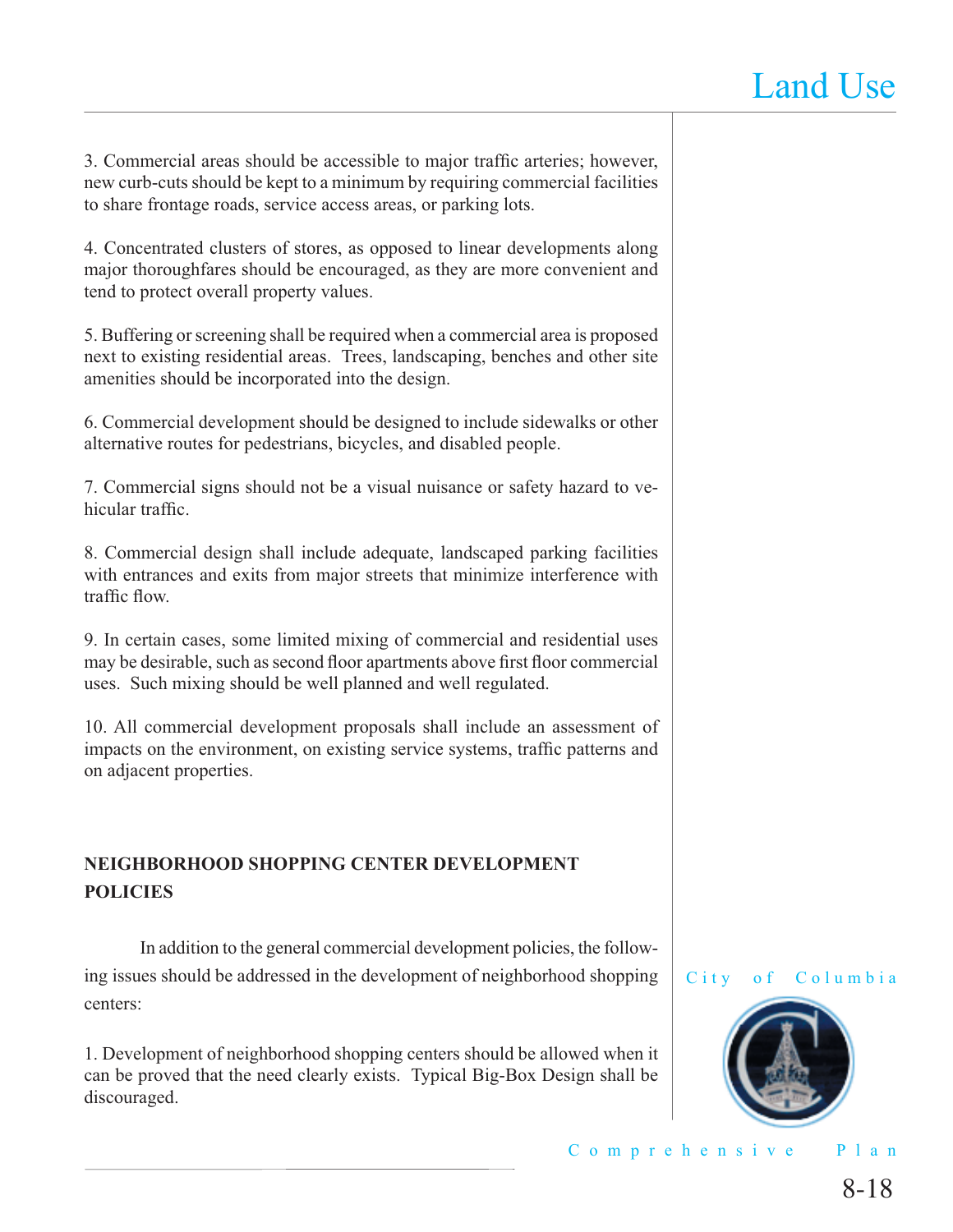2. There should be a smooth transition between the commercial area and adjacent land uses. This transition should reflect existing architectural and residential character.

3. Neighborhood shopping centers should be developed according to appropriate shopping center standards in order to ensure attractive, stable, convenient places to shop and to permit maximum benefi t and support of shopping centers from compatible uses and community facilities. Appropriate standards include the following:

a. Internal traffic circulation and adequate parking.

b. Loading and unloading areas.

c. Pedestrian circulation within the proposed development and between the commercial area and adjacent neighborhoods and other public facilities.

d. Buffering from less intense adjacent uses

- e. Use of landscaping in Vehicular Use Areas
- f. Adequate setback from the street right-of-way.

## **CENTRAL BUSINESS DISTRICT (CBD) DEVELOPMENT POLICIES**

 The central business district of each city typically functions as the historic focal point of the community as well as serving a variety of functions including retailing, entertainment, administration, and government. In addition to the general commercial development policies, development policies for the CBD in Columbia should encourage:

1. An efficient and compact place in which to move about and conduct business. The central business district functions more efficiently if shopping and other activities are oriented to the pedestrian. Convenient parking lots and sidewalks are a necessity. Therefore, any development or redevelopment of properties in this area shall provide adequate sidewalks and parking facilities.

2. The downtown area should be an attractive place in which to shop in order to provide shoppers with facilities that are pleasant and convenient. The development of a safe and attractive pedestrian environment in the CBD shall be encouraged.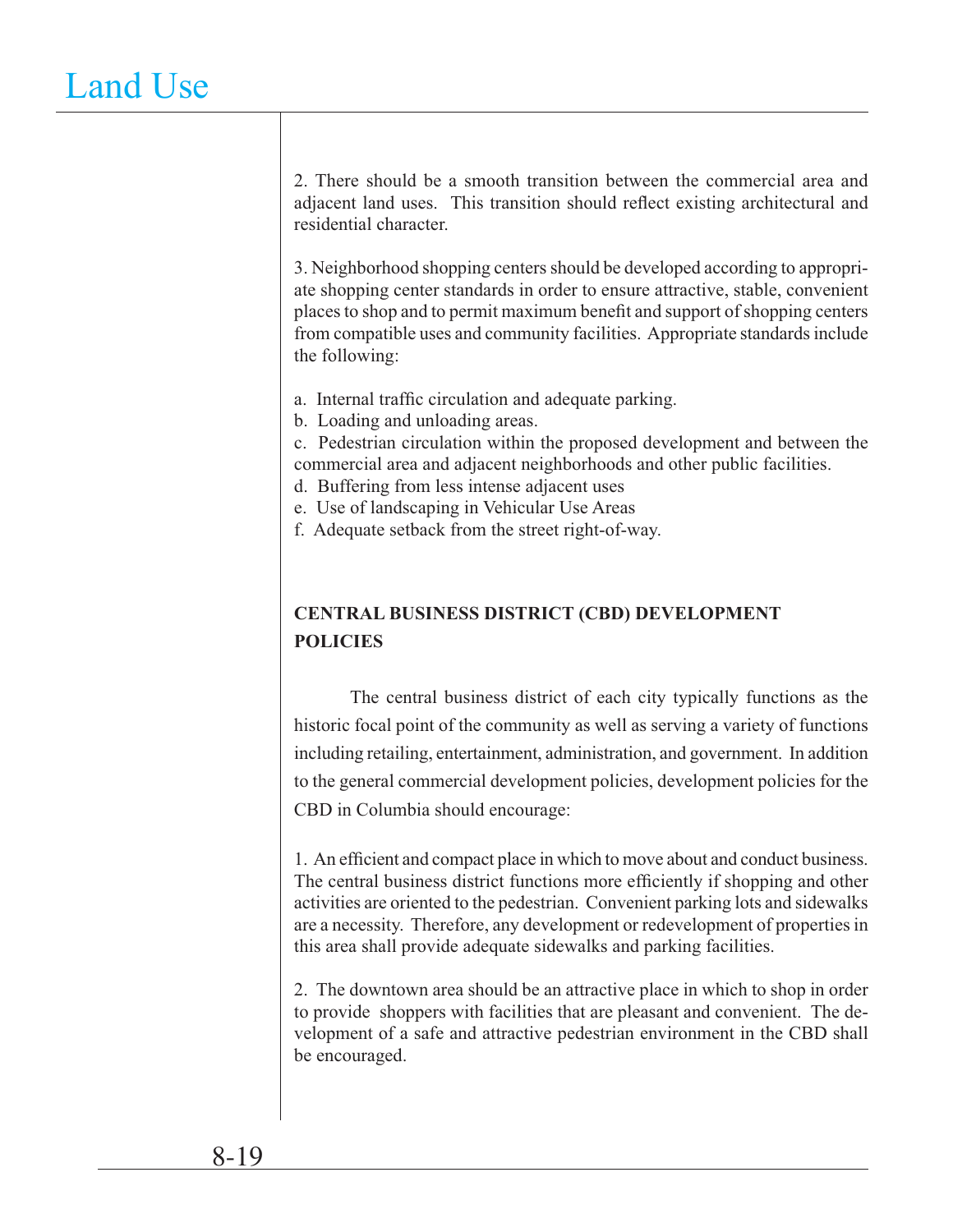3. Infill development or redevelopment of an area within CBD should be compatible with the historic context of the area and consistent with existing structures in scale, mass, design and streetscape. Any plans for development should focus on the preservation and revitalization of the area, and retaining a similar mixture of land uses.

4. The development of a variety of activities within the central business district shall be encouraged to enhance its appeal for human interaction and increase the vitality of this areas beyond normal business hours.

#### Additional Recommendations:

It is recommended that the planning commission conduct a study to: 1) determine the unique characteristics of the CBD; 2) to establish design guidelines in order to maintain the area's scale, streetscape, building orientation and mass; 3) ways in which to increase the diversity of commercial activities and services in order to encourage use of the downtown at times other than standard business hours, and 4) methods by which to increase parking opportunities in this area.

#### **INDUSTRIAL DEVELOPMENT POLICIES**

 All future industrial development should be located in or adjacent to planned industrial areas with industrial development outside of the planning area being discouraged unless access to adequate infrastructure is provided. Some small industrial type home-occupations and agricultural accessory uses should be permitted as conditional uses. These small industries should include services related to agricultural activities such as farm implement repair, ham curing, limited warehousing, etc. The following are specific industrial development policies:

1. Industries should be located in planned industrial parks or adjacent to an existing industry to form industrial clusters.

2. Land, which can be most advantageously used for industrial purposes, should be identified and reserved for industrial use and encouraged to be exclusively used for such purposes.

3. Industrial sites should have good access to highways and when required, rail facilities.

#### City of Columbia

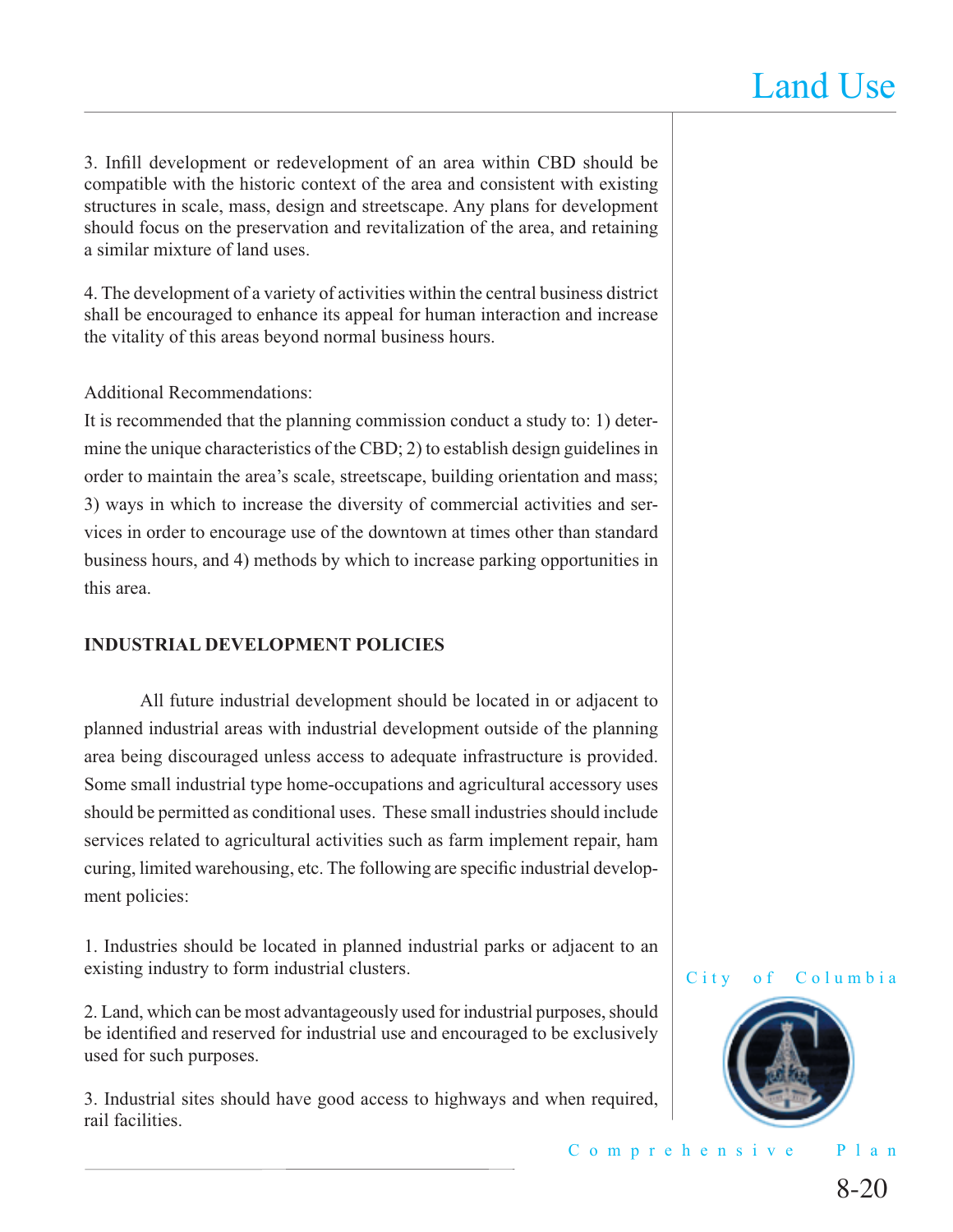4. Industrial areas should be located in areas served by or capable of being served by water, public sewer, gas and electricity within the planning period. The availability and sufficient size must be a prerequisite for an industrial use.

5. Industrial developments shall provide adequate buffering between proposed uses and adjacent existing or zoned commercial and residential uses. These sites should also be separated from other areas by such buffers as major highways, railroad lines, parks, greenways or natural geological features. In addition, landscaping and beautification of all industrial sites shall be required.

6. Enough land should be provided for industrial operations, future expansions, off-street parking, loading and unloading.

7. All applications for new or expanded industrial development shall include an assessment of impacts on the environment, existing service systems, and adjacent properties. This assessment shall include:

a. Impacts on land, air quality, surface and ground water, historic resources and natural areas.

b. Impacts on community service systems, including water, wastewater, traffic, schools, police, fire and recreation.

c. Impacts on adjacent land uses, including noise, traffic, glare, dust, odors, vibrations and visual appearance at the property line of the proposed use.

## **PUBLIC AND SEMI-PUBLIC DEVELOPMENT POLICIES**

 Public facilities such as schools, city and/or county administrative buildings, fire stations, etc. should be designed so as to compliment the areas in which they are located. They should be convenient to the population served while at the same time creating the least possible conflict with adjoining uses. Particular importance is attached, therefore, to adequate site size to accommodate future as well as existing needs. Buildings should be properly related to parking and service areas and the streets must have adequate capacity to handle the circulation requirements of the facility.

 Utility development policies are an important part of a land use plan. These policies can be used to control and guide development by encouraging development where utility services are available. Due to extreme topographical conditions, sparse population, and/or remoteness of many areas of the county, it is often cost prohibitive and impractical to extend public utilities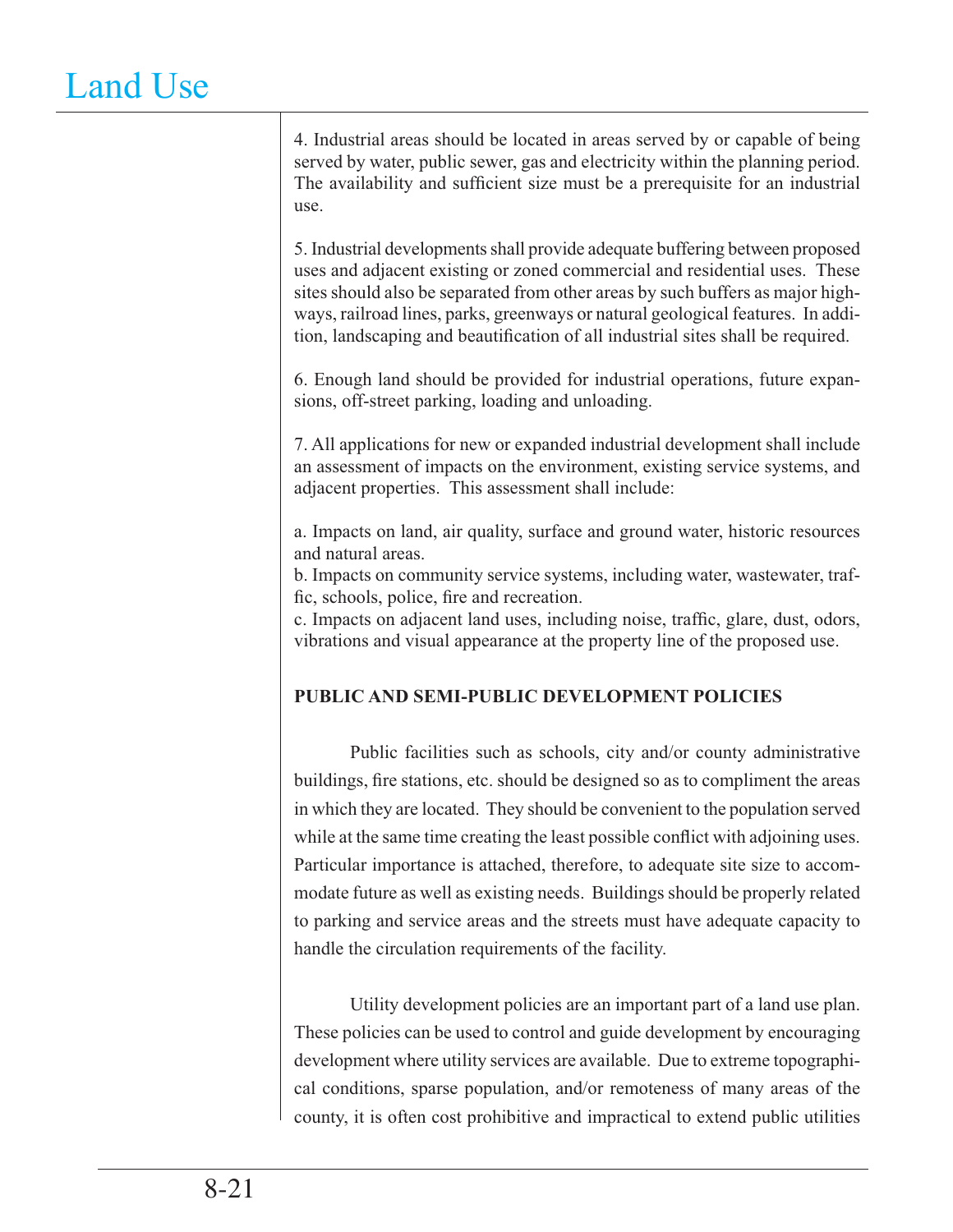to those areas. The following policies are recommended to guide future utility extensions:

1. Adequate utilities should be extended on a priority basis to all areas within the planning area that are urban in character (and within the service areas of the respective utility providers). Those sites within the city that are currently unserved shall be the first priority. The utilities extended into urban or urbanizing areas should meet health and safety standards, including fire-fighting capability.

2. All new developments whether they are residential, commercial, industrial, or recreational in character should have the proper utilities installed by the developer whether private or public.

3. The extension of utilities of proper capacity in designated growth areas should precede development or be installed at the time development occurs.

4. The use of underground utilities should be encouraged where feasible.

5. When utility construction equipment, materials or hardware are stored out of doors, the site shall be screened and landscaped in such a manner as not to detract from the surrounding area.

## **KY 55, 61 AND 80 CORRIDOR DEVELOPMENT POLICIES**

 The following development guidelines should be established for these areas:

1. All new development shall generally conform to the adopted comprehensive plan with respect to type, character, intensity of use and impact upon community facilities. Deviation from the Comprehensive Plan is dependent upon whether the site is part of an urban service area for public infrastructure and upon the provision of public facilities, and ability of the developer to mitigate the impact of the proposed development on these infrastructure systems.

2. Buffering or screening of more intensive uses from less intensive ones shall be required when a commercial or high density residential area is proposed to existing single family uses. Trees, landscaping, benches and other site amenities should be incorporated into the design.



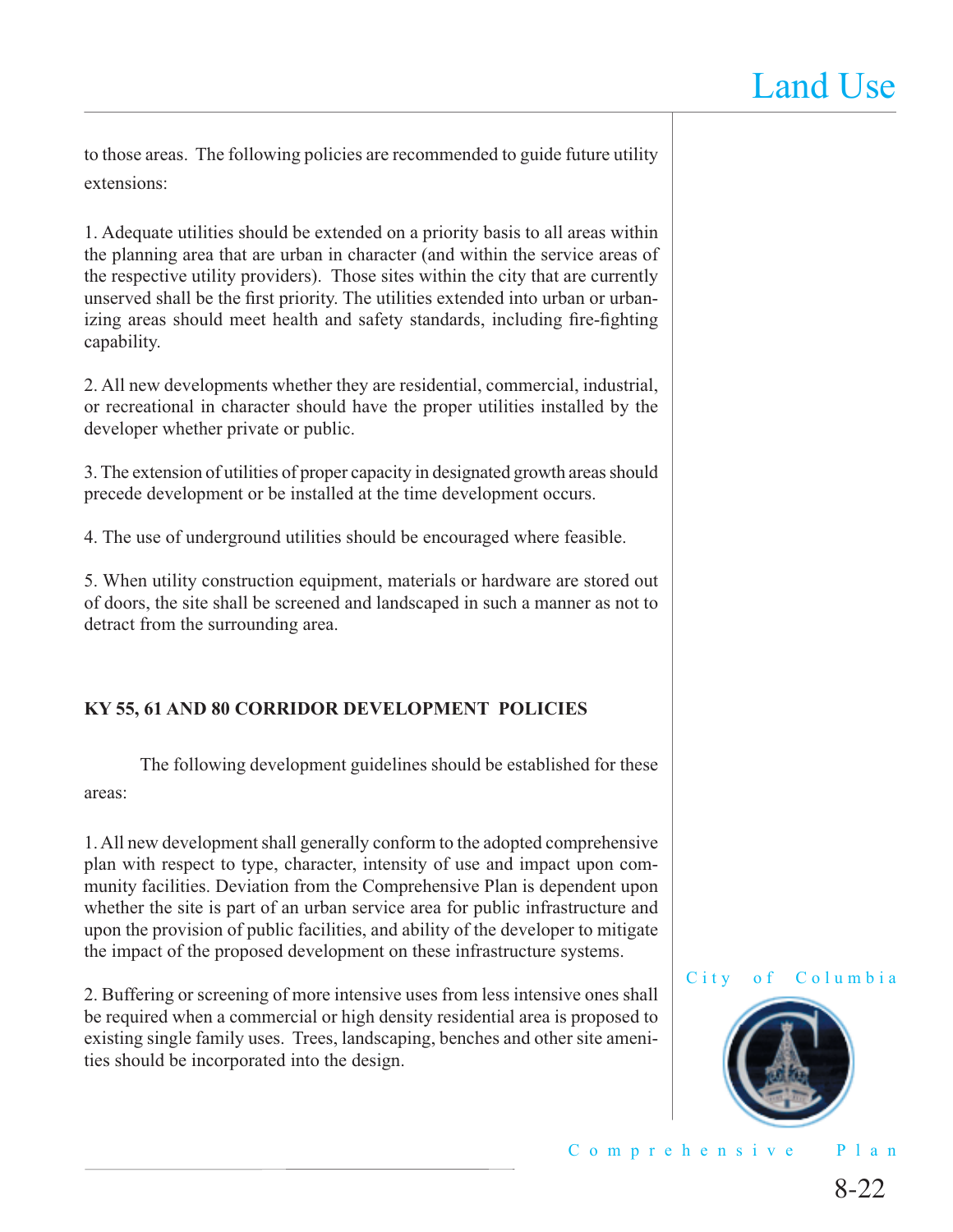3. Extension of sidewalks (or alternative pedestrian routes or bikeways) shall be mandatory for all developments along these corridors.

4. The planning commission in an attempt to mitigate traffic congestion in these corridors shall require that a developer keep the number of curb cuts to a minimum. Therefore, the development of frontage roads, shared parking and loading areas shall be required. All vehicular use areas shall be landscaped.

5. Smaller, non-obtrusive signage shall be encouraged for all properties in this area.

6. All applications for new or expanded development shall include an assessment of impacts on the environment, on existing service systems and on adjacent properties. This assessment shall include:

a. Impacts on land, air quality, surface and ground water, historic resources and natural areas.

b. Impacts on community service systems, including water, wastewater, traffic, schools, police, fire and recreation.

c. Impacts on adjacent land uses, including noise, traffic, glare, dust, odors, vibrations and visual appearance at the property line of the proposed use.

# **BY-PASS RECOMMENDATIONS AND FUTURE LAND USE DEVEL-OPMENT POLICIES**

 It is anticipated that the construction of a by-pass will occur within the planning period. At this time, the by-pass is to be located within the Columbia planning area but is not within the city limits. This situation has the potential to create development directly adjacent to city limits which may not be consistent or compatible with development in the city and without much input from the public and the planning commission. For this reason, a more detailed small area plan has been developed for the land around the by-pass and the reconstructed portions of KY 61 including the new intechange at the Cumberland Parkway. This plan has been incoprorated into this Comprehensive Plan in Chapter 10.

 Should annexation occur, the implementation of a By-pass Overlay Zone is suggested. For planning purposes all properties adjacent to the by-pass would be delineated as the By-pass Overlay District. The purpose and intent of creating an overlay district in this area is the following:

a. The provision of a permissive and alternative zoning procedure for innova-